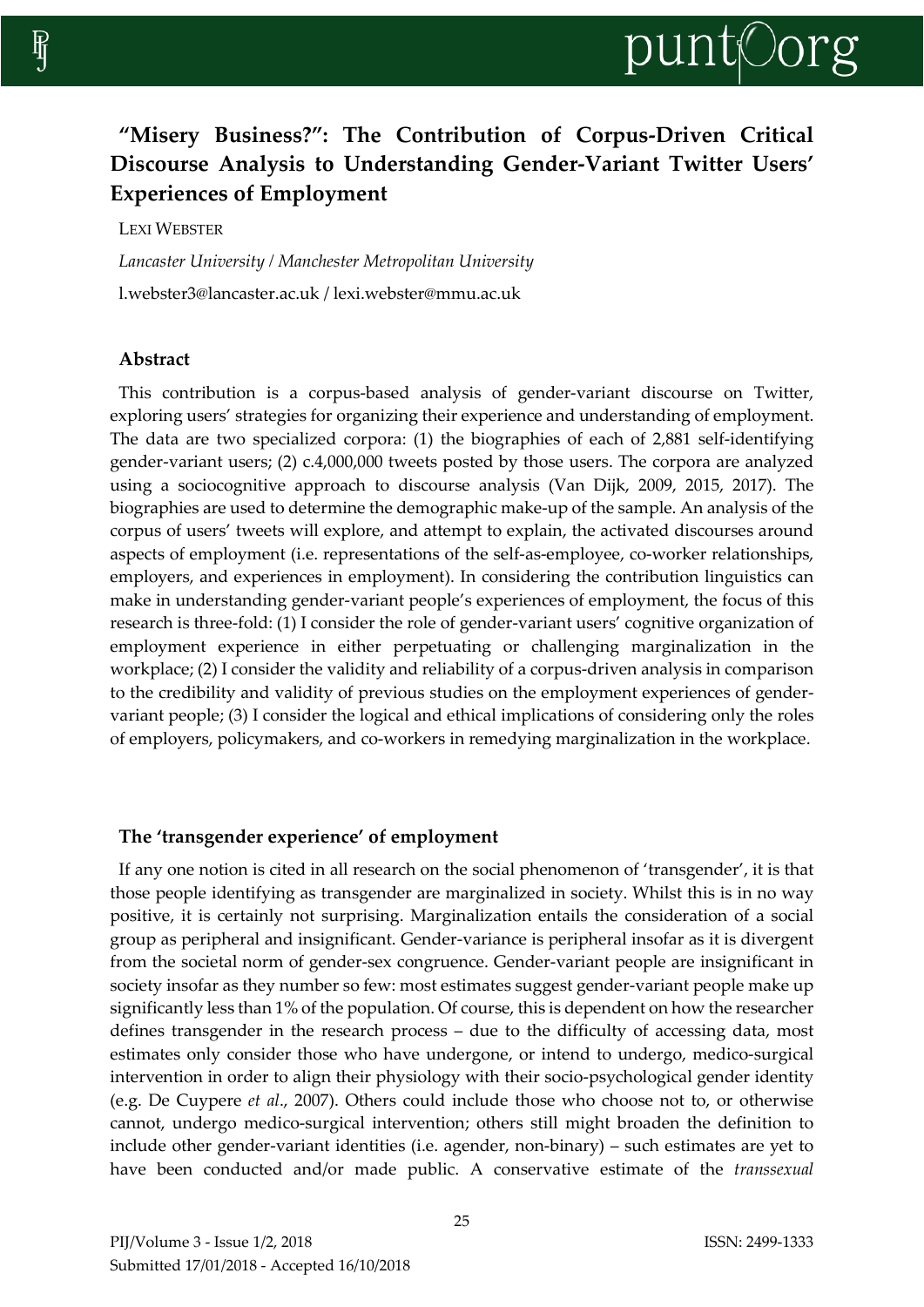

population, then, suggests 'prevalence figures' of between 1 in 19,000 and 1 in 45,000 for transfeminine individuals and between 1 in 30,400 and 1 in 200,000 for transmasculine (World Professional Association for Transgender Health, 2011).<sup>1</sup> For the sake of perspective, that means transfeminine individuals likely comprise between 0.002% and 0.005% of the population and transmasculine individuals between 0.0005% and 0.003%, based on population estimates of the United Kingdom (Office for National Statistics, 2016) and United States of America (United States Census Bureau, 2017). The employable population is even smaller; approximately one-third of the population of each the United Kingdom and the United States of America is not of working age (Office for National Statistics, 2016; United States Census Bureau, 2017). Distinguishing between smaller gender-similar groups in the gender-variant population, each with their own individual needs – as is called for in much research (including some of my own) – would reduce the number even further. Is it realistic to expect that policymakers and employers respond to the needs of micro-minorities? More to the point: *need they*?

Previous research primarily focuses on the implications of the 'transgender experience' of employment on workplace policy, employer's actions, and employment legislation. However, the logic of drawing conclusions from data is often unclear and responsibility for remedying marginalization is placed anywhere but in the hands of the gender-variant employee. Moreover, there is a trend for ambiguously worded results and the use of pseudo-statistics that have the effect of masking potential areas for either concern or celebration. For example, Grant *et al*. (2011) state that 90% of their respondents "[experienced] harassment, mistreatment, or discrimination on the job *or took actions to avoid it*" (Grant *et al*., 2011: 3, emphasis added), masking the number of those who *experienced* discrimination and those who *feared*  discrimination – two very different notions. Indeed, where results show the realization of a gender-variant participant assuming responsibility, or at least acknowledgment, of their own role in their negative experience of employment, they are dismissed out of hand as being a symptom of some neoliberal, post-Fordist, and transphobic global agenda (see Irving, 2017: 171). It is crucial for us as researchers to be critically aware of our own contribution to discourses of in/equality; it is especially prudent to consider our use of language, our ideological biases, and the cognitive organization of our own experiences when conducting research and theorizing the remedy for societal imbalances or inadequacies. Accuracy, awareness, and objectivity are paramount.

I aim in this paper to contribute to the scholarship on gender-variant people's experiences of employment by conducting a corpus-driven cognitive linguistic analysis of gender-variant Twitter discourse. The contribution is intended to be three-fold: (1) I consider the contribution of linguistics in exploring the role of gender-variant users' cognitive organization of employment experience in either perpetuating or challenging marginalization in the workplace; (2) I consider the validity and reliability of a corpus-driven analysis in comparison to previous studies on the employment experiences of gender-variant people; (3) I consider the logical and ethical implications of considering only the roles of employers, policymakers, and co-workers in remedying marginalization in the workplace.

 $\overline{a}$ 

<sup>&</sup>lt;sup>1</sup> Transfeminine individuals are those who were born with male sexed physiology and have a feminine gender identity; transmasculine individuals are those born with female sexed physiology and who have a masculine gender identity.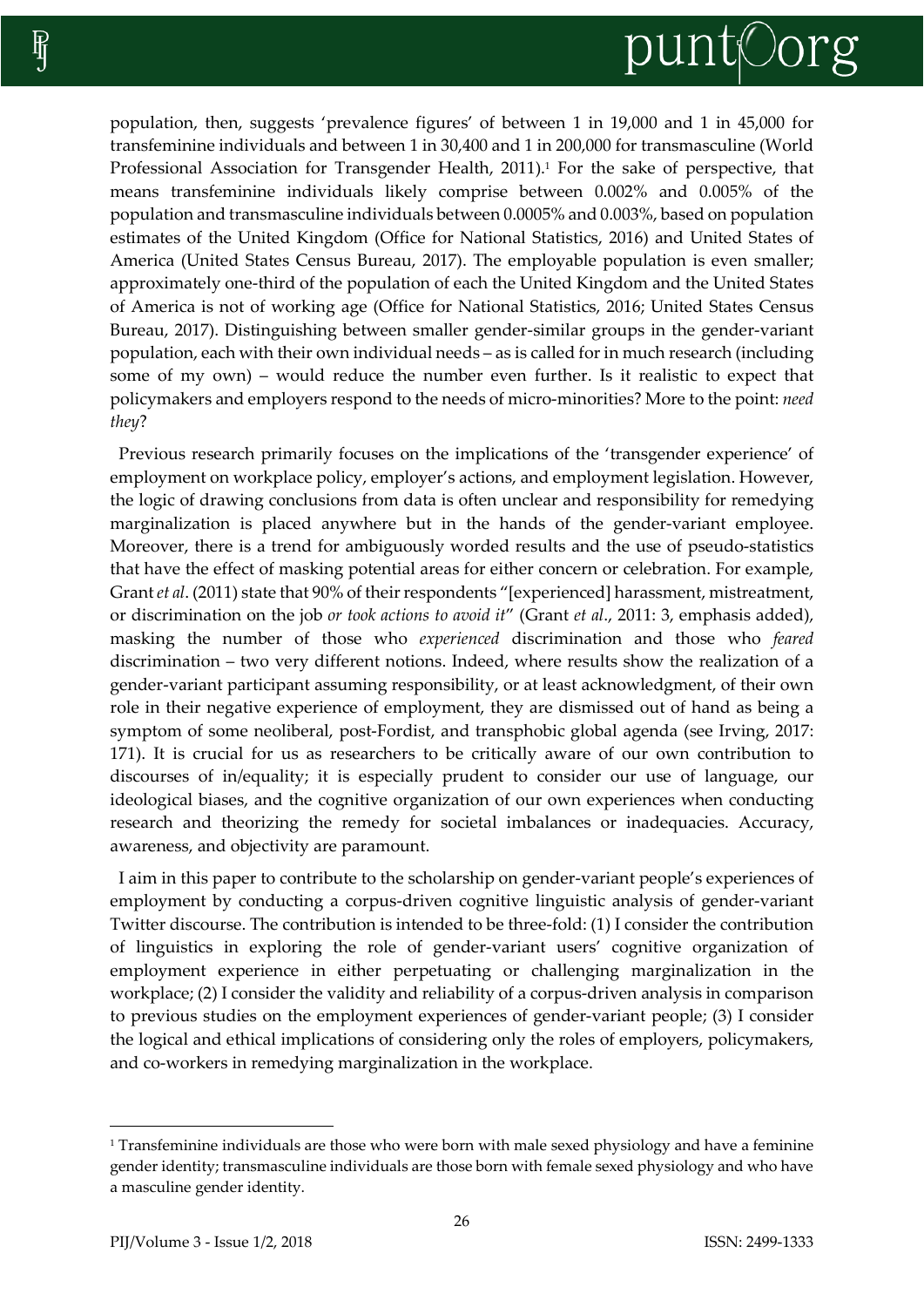

# **A review of studies on the 'transgender experience' of employment**

I am primarily concerned with the lived employment experiences of gender-variant people, as opposed to hypothetical scenarios or abstracted case studies. Thus, rather than a comprehensive review of literature *theorizing* on discrimination – or not – against gendervariant employees from legal (Dunson III, 2001) or human resource management (Davis, 2009) perspectives, this paper specifically considers empirical research conducted with the aim of *understanding* and *explaining* the employment experience of gender-variant people. In this section, I use six studies focusing specifically on the 'transgender experience' of employment to formulate a critique of the existing scholarship on the topic. Each of the studies was published within a decade of this contribution's writing (i.e. 2007–2017), and all consider the general experience of gender-variant employees. I excluded studies from the review whose focus was not on the general gender-variant experience of employment. Examples of why studies were not considered in the review include: the research collectivizes 'transgender' within a study on 'LGBT' experiences of employment (i.e. Bell *et al*., 2011; Göçmen and Yılmaz, 2016); the researchers' focus is on the applicability of methods instead of results (i.e. Brewster *et al*., 2012), the research context is narrowed beyond the general experience of employment by gender-variant people (e.g. exploring specific fields of employment – Dietert and Dentice, 2015; using specific groups under the 'transgender umbrella' as units of analysis – Dietert and Dentice, 2009; Law *et al*. 2011; Dispenza *et al.*, 2012). I did, however, include studies in the review that specifically sought to explore *discrimination* against gender-variant employees in the workplace. Despite my initial reluctance to include such studies, I quickly found that without considering them there would be no review: there is an evident ideological zeitgeist within research on gender-variant employees' experiences within the last decade that assumes discrimination from the outset (see also Brewster *et al*., 2014).

Given the ubiquitous reference to the marginalized paradigmatic transgender person and the need to amend practices that reproduce such marginalization, many – if not all – of the studies reviewed in this section can be considered emancipatory research: the researchers seek to address and, in turn, *re*dress some societal imbalance (i.e. discrimination against gendervariant employees, or job applicants). Emancipatory research is ideological in nature (see Lather, 1986). At the very least, scholars conducting research with emancipatory aims do so from an ideologically-informed 'political position' that in turn informs methodology (Danieli and Woodhams, 2005). This is by no means inherently negative. However, as advocates for the emancipation of the socially oppressed, such researchers should be critically aware of the ideological bias inherent in emancipatory research and its implications for the interpretation of data, representation of findings, and reception of research by stakeholders. In addition to ideological bias that may affect the trustworthiness (i.e. validity, credibility) of studies, emancipatory research is as susceptible to other threats to research accuracy as any other paradigm. In the following subsections, I will first critically evaluate the validity and reliability of the aforementioned studies before exploring the logical and ethical implications of the research design and conclusions.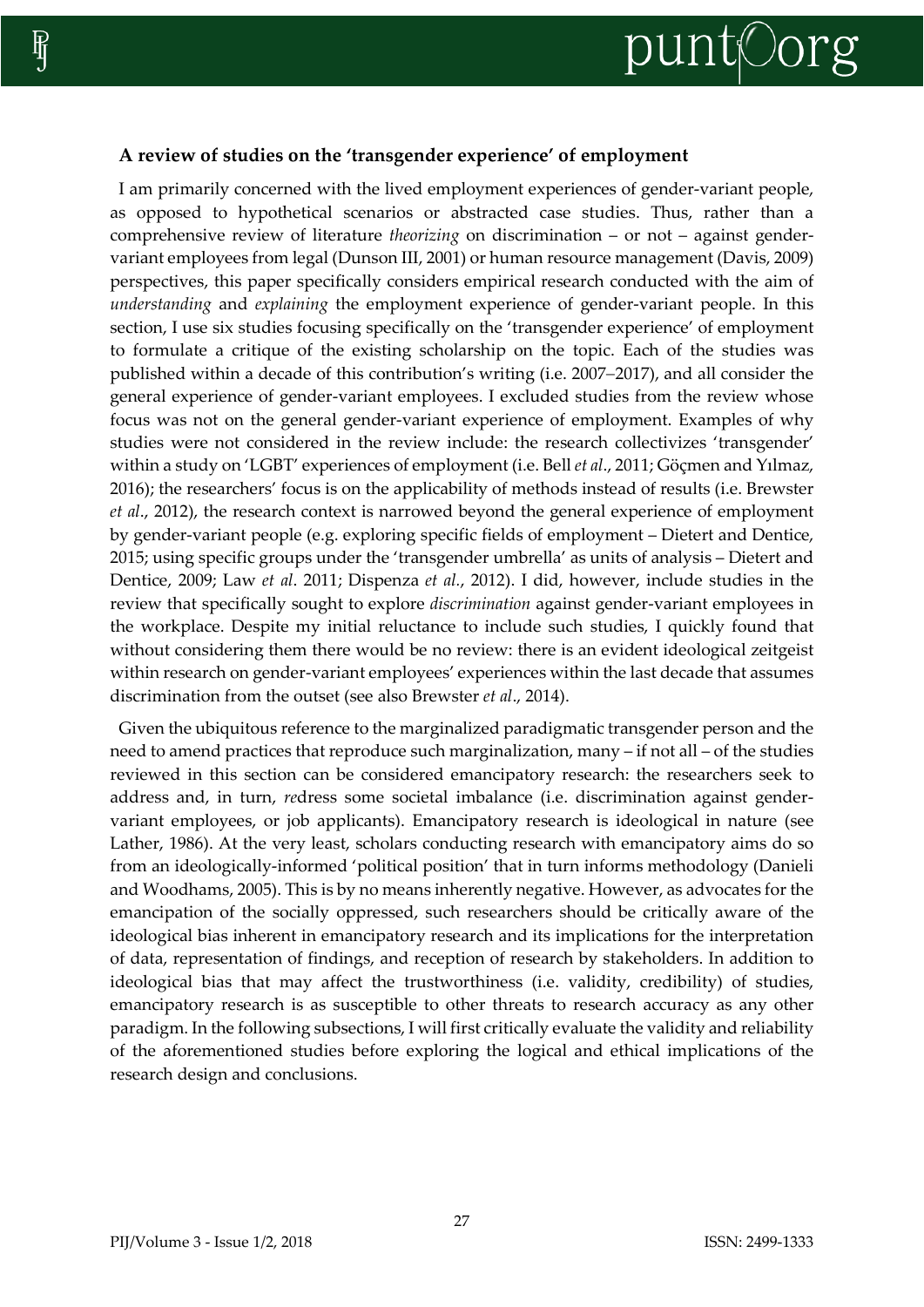#### *Validity and rigor in research design*

Validity is primarily deemed relevant only to positivism and quantitative research; its equivalent counterparts in qualitative research are "quality, rigor and trustworthiness" (Golafshani, 2003: 602). Given that the studies reviewed in this section comprise both quantitative and qualitative methods, and in order to defease objections to such value-laden lexis as 'trustworthiness' and 'quality', I will refer to validity and *rigor* interchangeably when evaluating whether a study/method measures what it is intended to measure or observe.

# *Self-report methods*

Self-report methods are notorious for potential biases, which constitute threats to the validity of a study. Some of the more obvious forms of bias in self-report methods include *acquiescent response*, *extreme response*, *image/impression management*, respondents' *introspective ability*, and other *response biases* (see Paulhus and Vazire, 2007). In the context of business settings, much like the context of the studies reviewed herein, self-report bias may indeed "hinder the development of theories of organizational behavior" (Donaldson and Grant-Vallone, 2002: 245). All six studies use some form of self-report method, which is unsurprising given the context and aims of the research. Five use interviews (Schilt and Connell, 2007; Budge *et al*., 2010; Ozturk and Tatli, 2016; Irving, 2017; Mizock *et al*., 2017), and one a questionnaire (Brewster *et al.*, 2014).

Only one paper explicitly discussed the potential effects on the validity of the self-report methods used; those effects were dismissed outright without explanation (Schilt and Connell, 2007: 598). However, there was some implicit discussion of the impact of research conditions on the validity of self-report data in two of the studies. Budge *et al*. (2010) considered the potential impact of the researchers on the responses of participants; specifically, they questioned the willingness of participants to "share their experiences" with "female-bodied, female-identified researchers" and whether participants would "believe that [the researchers] could understand [those] experiences" (Budge *et al*., 2010: 3). Again, the researchers chose not to explain how those potential concerns for the validity of the research might affect the results or how they might be overcome in the research process. Mizock *et al*. (2017) implied an understanding of potential concerns for validity via their utilization of experts – one expert in research on transgender, who "[verified] the cultural competence of the interview questions", and two in "research on mental health, stigma, and qualitative interviewing" (Mizock *et al*., 2017: 285) – in crafting the interview guide and codebook used in their study. Both may go some way towards improving the validity of the research. The former may control for response bias, insofar as questions are based on familiar sociocultural knowledge and assumptions, which can protect against misleading questions on the part of researchers and misunderstanding on the part of respondents (thus, improving validity). The latter may improve the construct validity of the research, insofar as the study measures/observes what it claims to be measuring (i.e. stigma). However, we are not invited anywhere in the paper to view the interview guide, nor do we have any explanation regarding what the experts suggested were appropriate ways of maintaining an apparent *transgender cultural competence* or for measuring/observing stigma.

The use of experts in the research design process and the apparently inconsequential consideration of participants' feelings towards researchers do not account for all threats to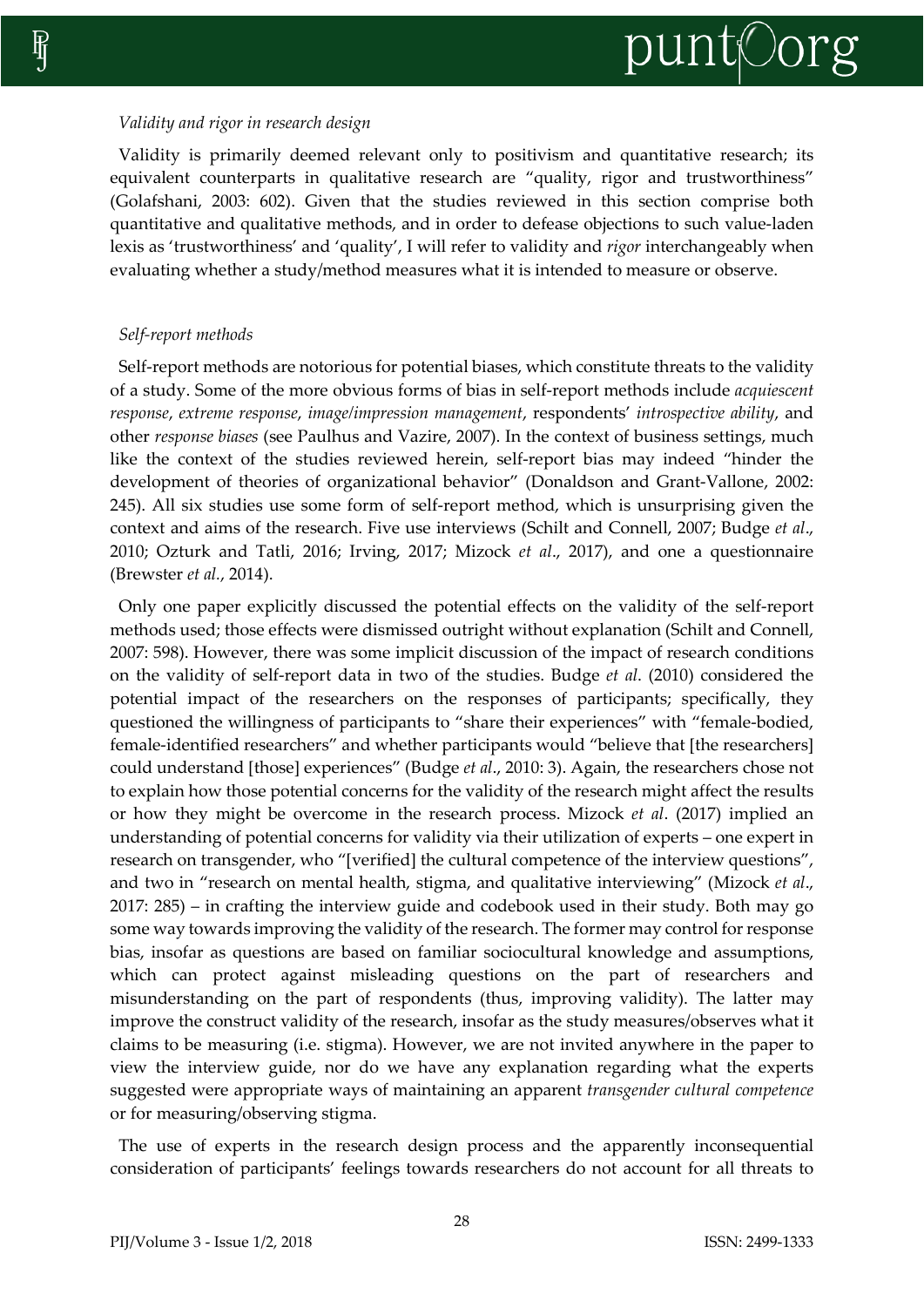

validity arising from self-report methods in the studies. The ideological aims of some of the studies constitute presuppositions about the state of the world – for example, coping with transphobia in employment (Mizock *et al*., 2017) presupposes that transphobia is inherent in gender-variant employment experiences, and demonstrating the "interconnectedness between proper gender expression and immaterial labour, *negative affects (e.g. anxiety and depression)*, and the broader dynamics of socio-economic uncertainty" (Irving, 2017: 169, emphasis added) presupposes that a post-Fordist system of economic production engenders no positive affects within the gender-variant population. Alone, these ideologically-grounded research aims can serve to reproduce the hegemonic ideology of gender-variant marginalization. In combination with self-report methods, they can constitute threads to validity and contribute to response biases, particularly those pertaining to social desirability and the participant responding with what they assume the researcher wants to hear. Impression management, or social desirability distortion, may constitute "'faking bad' to obtain […] sympathy, or […] 'faking good' to make a good impression" (Richman *et al.*, 1999: 755); either way, the validity of the results is threatened by this form of response bias, which is not indeed accounted for, or is sometimes not at all acknowledged, in any of the studies. For example, in attempting to explain negative workplace experiences and outcomes (i.e. job loss, unemployment, lack of promotions, lack of salary increases), respondents might misattribute responsibility to employers, co-workers, and workplace policy in order that the researchers maintain a positive perception of the participant, or to garner sympathy from researchers in accordance with the hegemonic marginalization and discrimination of the gender-variant employee.

A lack of controls for response bias in self-report methods, and a worrying dearth of consideration of the validity of measures/observations, entails questionable rigor on the part of the studies reviewed herein. Each of the studies aim to observe and explain differing issues: gender identity discrimination (Ozturk and Tatli, 2016), achieving gender identity interactionally in "open workplace transitions" (Schilt and Connell, 2007: 596), issues for gender-variant employees in the workplace and the reasons for gender-variant "un(der)employment" (Irving, 2017: 169), general complexities of on-the-job gender transition (Brewster *et al*., 2014), the impact of gender-variant identity on career decision-making processes (Budge *et al.*, 2010), and coping with transphobia in the workplace (Mizock *et al.*, 2017). Many of the observations and measures made in the studies refer to respondents' feelings or interpretations of actions, which can obscure the practical realities in the workplace. Hence, rather than measuring/observing the practical reality of workplace experiences of gender-variant people, the studies seem primarily to be measuring how participants *feel about*  or *respond to* workplace experiences, which Spector (1994: 390) deems an advantage of selfreport methods in research on organizational behavior. Whilst this may be appropriate in the observation of issues in the workplace and the effects of gender identity on career decisionmaking decisions, it does not seem particularly appropriate in the other studies – for example, the practical reality of gender-based discrimination should be considered over feelings regarding potential discrimination, and transphobia should be determined as a practical reality of employment in gender-variant employees' experiences before considering the feelings and coping strategies around transphobia.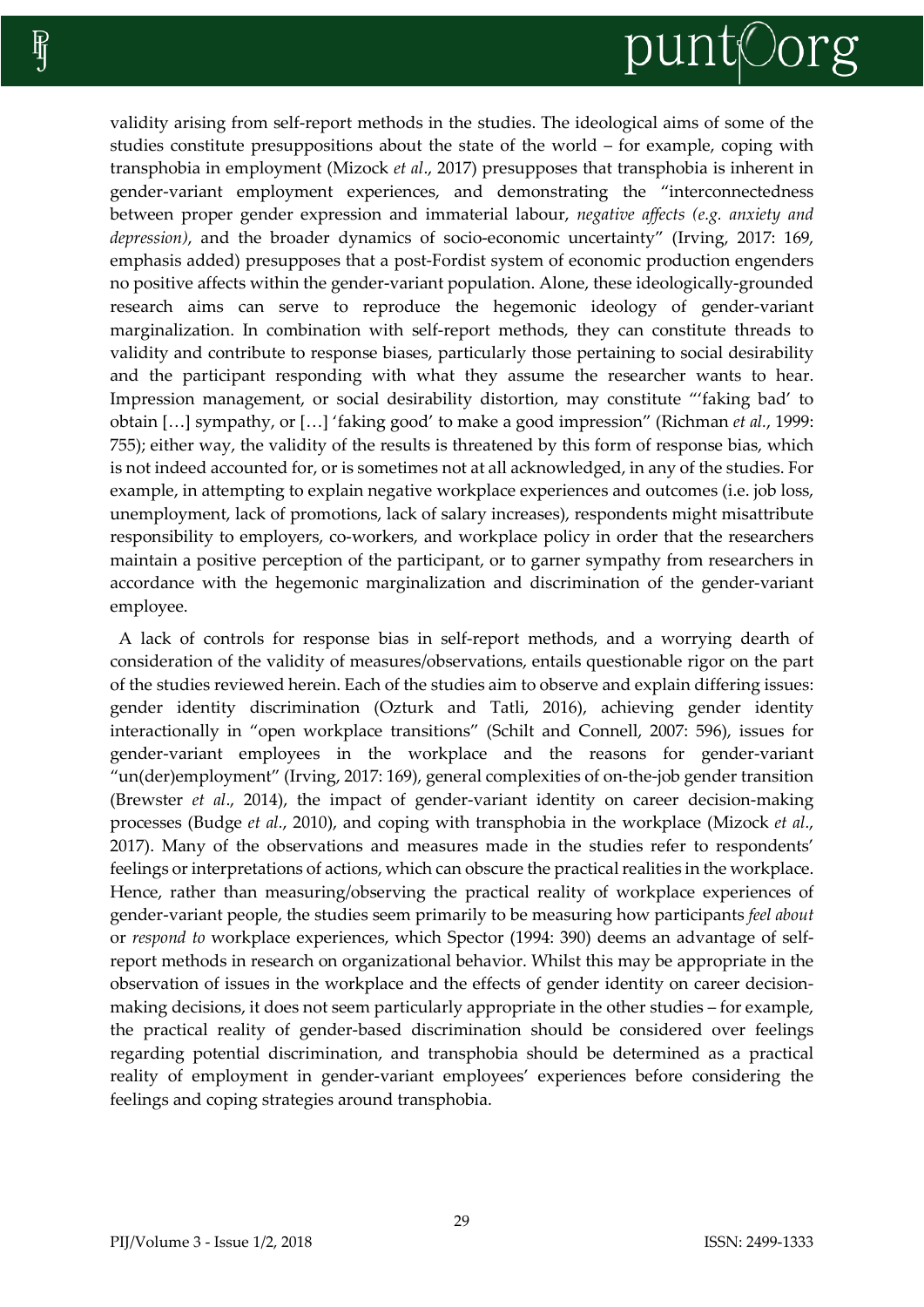# *Self-selection and snowball sampling*

Another element of research design that affects the validity of a study, particularly *external validity* – or, the generalizability, is the sampling method. Of those that explicitly stated their sampling methods, one used self-selection sampling only (Brewster *et al*., 2014), and three used a combination of self-selection and snowball (Schilt and Connell, 2007; Ozturk and Tatli, 2016; Irving, 2017). For self-selection methods, researchers primarily used community listservs, activist networks, and online forums as invitation channels. Snowball sampling in the studies was either researcher-centered (Schilt and Connell, 2007), participant-centered (Irving, 2017), or a combination of the two (Ozturk and Tatli, 2016). Budge *et al*. (2010) and Mizock *et al.* (2017) do not specify the sampling method(s).

Not specifying the sampling method used is a red flag for the reliability of a study, insofar as reliability refers to the replicability of a study; not knowing the means by which participants were recruited renders other researchers incapable of accurately repeating the study. Similarly, without comprehension of the sampling method, it is impossible to ascertain the samples' potential threat to reliability or external validity. As such, one can only assume the studies' inherent lack of reliability – due to the impossibility of replication – and validity – due to the impossibility of ascertaining the relationship between the researchers and the participants.

Self-selection sampling has its own effects on the external validity of a study. Interestingly, none of the studies using self-selection sampling refer to the method as self-selection; rather, they refer to it as 'purposive sampling' (Ozturk and Tatli, 2016) or as recruitment (Schilt and Connell, 2007; Brewster *et al*., 2014; Irving, 2017). One of the primary threats to validity that self-selection poses is that of self-selection *bias* – self-selection is a non-random sampling technique for which it is impossible to "construct unbiased estimates", thus raising questions about the accuracy and rigor of the research (Bethlehem, 2010: 162). Of course, it may be that this method of sampling is one of the only appropriate sampling methods for using microminorities, such as the gender-variant population, as units of analysis in research. However, self-selection can lead to bias insofar as respondents may engage with a study "for reasons that are systematically related to the behaviors or attributes under study" (Lavrakas, 2008: 809) – that is, respondents to these studies may self-select to participate *because* they have encountered particularly extreme workplace experiences that they attribute to their gendervariant identity/status. This is particularly concerning when considering the channels used for inviting self-selection in the studies. Those engaging with online communication media specifically aimed at a gender-variant user-audience are likely to consider their gender-variant status a central element of their identity. Additionally, those engaging with activism will likely participate in the research as a means of performing activist work, giving extreme examples of discrimination in order to highlight the plight of the gender-variant employee.

Snowball sampling shares the disadvantages of self-selection: it is a non-random sampling method, is unrepresentative and not generalizable. It can also lead to skewed data insofar as interviewees or researchers might ask their contacts to contribute *because* they have a specific extreme workplace experience in mind that contribute to the ideological aims of the study, thus potentially impacting validity in much the same way as self-selection. Justification for the snowball sampling method is only offered in Ozturk and Tatli (2016), who cite initial difficulties in accessing gender-variant respondents and the method's appropriateness for "reaching out to vulnerable populations" (Ozturk and Tatli, 2016: 787). The equation of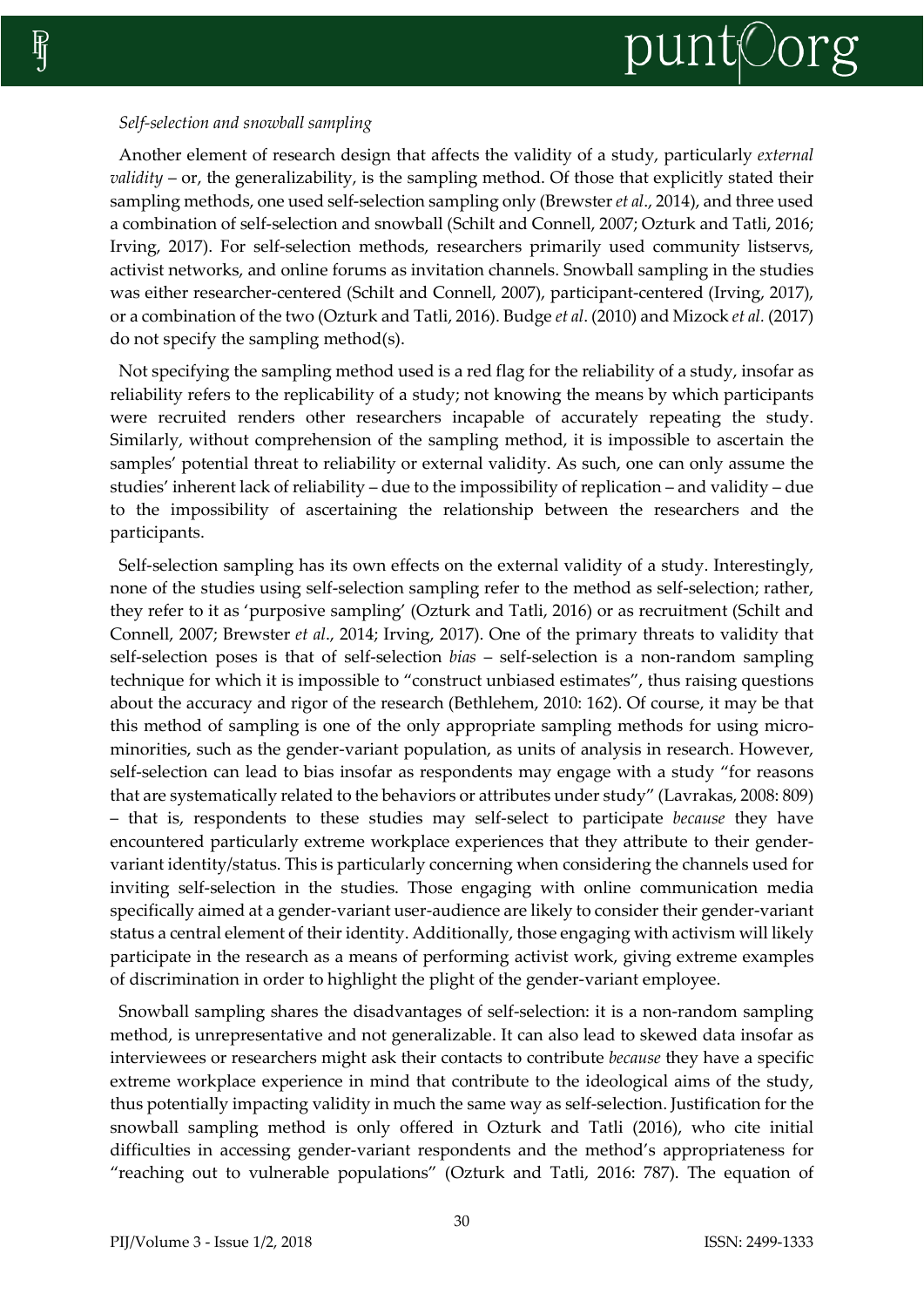gender-variance with vulnerability is problematic, arguably constituting a reproduction of the hegemonic marginalization of and discrimination against gender-variant individuals, which seems counterintuitive when considering the research aims.

Of those reviewed, no other study justified their choice of sampling method, which is not atypical in research utilizing snowball sampling (Biernacki and Waldorf, 1981). However, five of six studies did describe their participants to some extent. Even the studies who provided no information on the sampling method gave some descriptions of the makeup of their sample, with reference to race/ethnicity, employment status, and marital status (Mizock *et al.*, 2017), or to educational attainment, sexual orientation and income range (Budge *et al*., 2010). Other descriptions of participants included geographical location (Brewster *et al*., 2014; Ozturk and Tatli, 2016), and occupation in terms of professionalism (Schilt and Connell, 2007) or industry (Ozturk and Tatli, 2016). Irving (2017) provided no information on the composition of his sample.

From known information about the sample, we can deduce at least some factors that might either reduce or improve the external validity – i.e. generalizability – of the study. Brewster *et al*.'s (2014) participants, though self-selected, also had to confirm they met specific conditions set by researchers; those conditions were that participants were to be employed at the time of the study, were 18 years or older, and "self-identified as 'somewhere on the transgender spectrum'" (Brewster *et al*., 2014: 162). No other studies explicitly mentioned conditions for participation. Of course, an implied prerequisite for participation in each of the studies was the respondents' self-identification as gender-variant. Similarly, other conditions are implied in the description of demographic characteristics of the respondents. A particularly relevant example of implicit conditions for the sample of each study is employment status; each of the studies claims to either measure or observe workplace experiences, so knowledge of differences in employment status would be useful in such explorations. Four of the six studies included only employed participants (Schilt and Connell, 2007; Budge *et al*., 2010; Brewster *et al*., 2014; Ozturk and Tatli, 2016), and Mizock and Mueser's (2014) sample included employed, unemployed and retired respondents. Again, Irving (2017) provided no information. The inclusion of only employed participants in research on workplace experiences necessarily affects the generalizability of the results and skews the data. Denying unemployed people access to participation in the study constitutes a reproduction of the hegemonic, some might say post-Fordist, or neoliberal, ideology that human worth is primarily determined by employment status. Additionally, reducing the sample by introducing conditions that exclude a significant proportion of the target population – gender-variant unemployment rates were three times higher than the unemployment rate in the U.S. population in 2015 (James *et al*., 2016) – seems counterintuitive to the research aims, especially given that the justification for self-selection and snowball sampling solely relies on the difficulty of accessing the population for their vulnerability and insignificant number.

#### *Interpretation of data and representation of findings*

Whilst unconscious, or unintended, ideological bias is evident in both data collection and sampling methods, it is most apparent in the analysis, interpretation, and representation of data. As researchers, it is imperative that we are aware of the implications our analysis, interpretation, and representation has on the reception of research and for wider society. Of particular importance is accuracy in the linguistic representations of findings – whilst analysis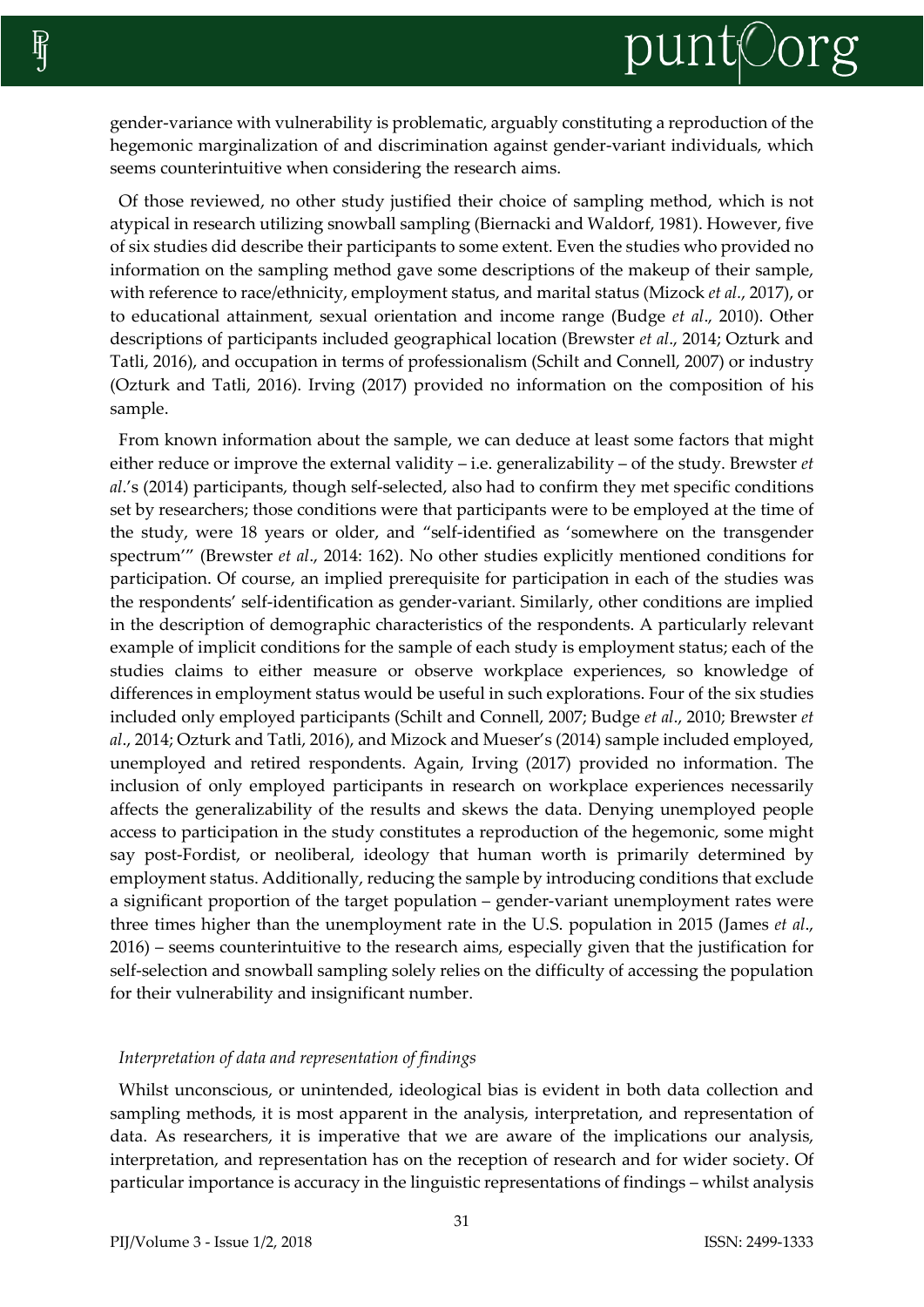and interpretation are impacted mainly by ideological bias, it is imperative that linguistic representations of data and findings are accurate. Language use and, by extension, linguistic choice are inherently ideological (Lemon, 2003); it is, therefore, prudent to consider specifically the implications of our *linguistic choices* on the representation of data/findings and on the reception of the research.

This is especially true when representing quantitative data, given that researchers give an "impression of authority" when representing figures (Overton and Van Diermen, 2014: 54) – misrepresentation of quantitative data could greatly impact the interpretation of results not only by researchers but by the consumers of research. A particularly worrisome aspect of the reviewed studies is the misuse of quantitative/quantified evidence: the misrepresentation of data via the use of misleading statistics, unqualified quantitative evidence, or representing qualitative data using arguably quantifying terminology. Brewster *et al*. (2014) use large ranges to denote the typicality of experiences (i.e.  $20\%-49\%$  – some participants;  $50\%-79\%$  – most participants), which is evidently an example of skewed statistics: a factor occurring in 50% of cases would be interpreted and represented as being *typical* of the sample, whilst a factor occurring in 49% of cases would be represented as *occasional* (Brewster *et al*., 2014: 263). Hence, the former would be considered characteristic of gender-variant employment experience and the latter an infrequent occurrence in gender-variant employment experience. Similarly, Budge *et al*. (2010: 11) referred to "a number of individuals" experiencing job loss due to identity. In addition to this claim being completely unverifiable and unevidenced, the generalized and indeterminate number of students provides no solid quantitative evidence (despite relying on a 'number', as quantitative evidence does); in combination with its prominence in the analysis, as a theme in the findings, the linguistic representation of evidence as indeterminately quantified invites the reader to interpret the results as significant (despite the lack of statistical, or even strictly numerical, evidence). The unqualified quantification of findings via indeterminate number is also present in Mizock *et al.*'s (2017) and Schilt and Connell's (2007) studies – each of the three studies includes indeterminate numerical references including *few*, *many*, and *several*. Representing findings as thematic also has a quantifying affect, insofar as themes invite interpretations of recurrence – this strategy of data representation is present in all but Schilt and Connell's (2007) study, with only Brewster *et al*. (2014) using numerical evidence, however misleading, to evidence such claims for themes in the employment experiences of gender-variant individuals.

Ambiguously worded qualitative findings are also factors in the misrepresentation of data, affecting the reception of results and betraying the ideological bias of the researchers. This is particularly evident in the interpretation and explanation of qualitative evidence. Examples of the misleading interpretation and explanation of qualitative data can be found in the studies reviewed. Ozturk and Tatli (2016) quote evidence from a participant who claims ignorance of gender-variance has rendered her unemployable in accounting, and actively accuses previous interviewers of discrimination based on gender identity (Ozturk and Tatli, 2016: 789); this claim is without evidence and based solely on the participants' reading of the situation. The researchers go on to interpret the qualitative evidence as a factual representation of practical reality in the workplace, generalizing their explanation of anti-transgender discrimination to all 'organizations' via the use of *which*, which describes all organizations as being ignorant of gender-variant needs (as opposed to the post-modification *that*, which would denote a subset of organizations as having that specific characteristic). Whether deliberate or not, this constitutes an inaccurate explanation of the data, determining practical reality from a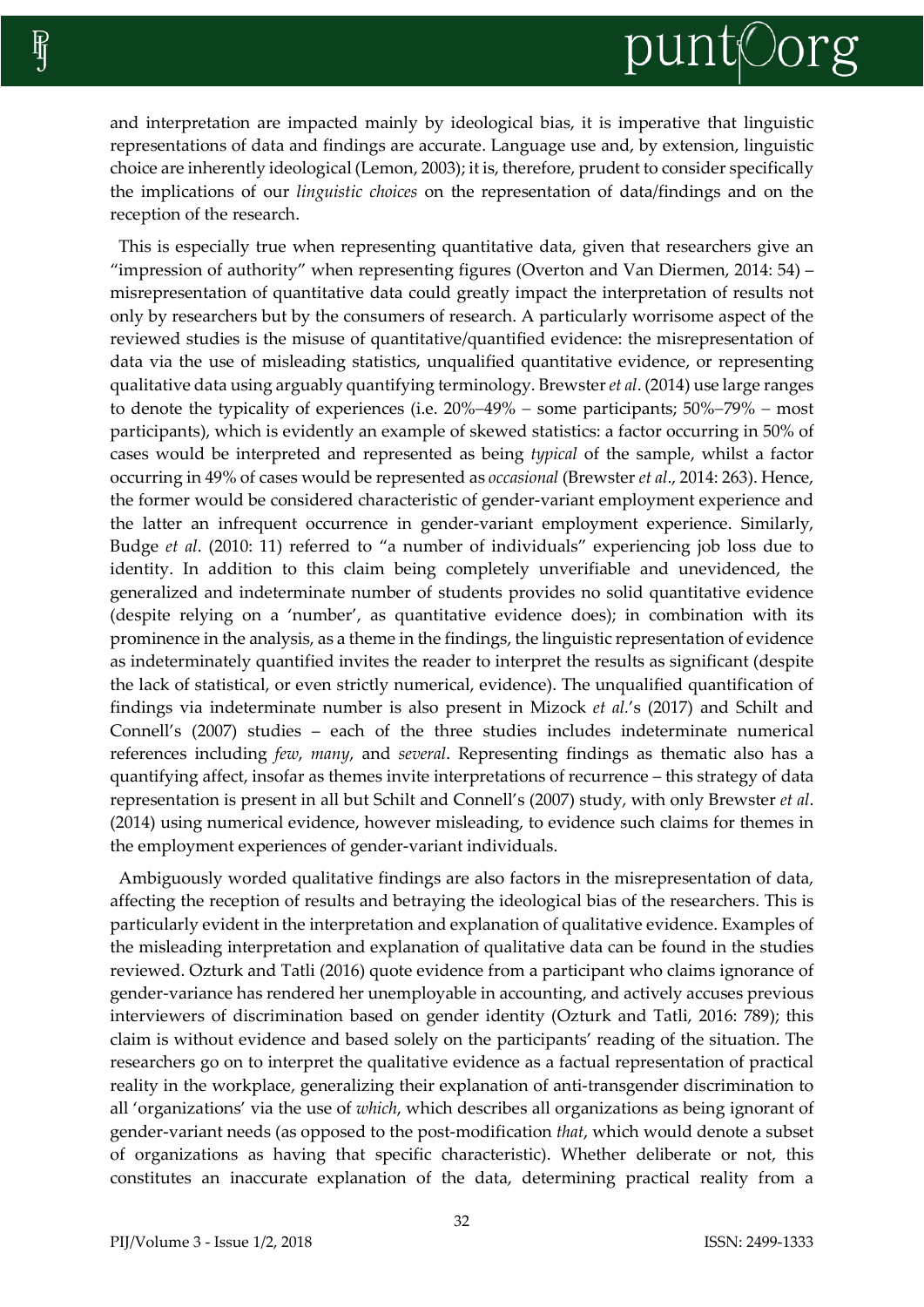

participant's unevidenced and unverifiable claims. Another example can be found in Irving's (2017) research; the researcher interprets one respondent's acknowledgment that employers are not intentionally discriminatory against gender-variant candidates as being "hesitant to accuse potential or past employers of transphobia" (Irving, 2017: 170), an interpretation not supported by the evidence the researcher provides. Indeed, immediately preceding his charge of hesitation on the part of gender-variant people, he provides an example which can easily be argued as constituting an explicit accusation of transphobia. Irving (2017) is, consciously or otherwise, reproducing the hegemony of gender-variant individual's powerlessness in society by referring to his respondents' hesitance and not accurately explaining the qualitative evidence. More examples of this trend of misrepresenting qualitative data can be found again in Budge *et al.*'s (2010: 11) evidence for the theme of "job loss due to transgender identity", and Schilt and Connell's (2007) interpretation of a senior staff member's comments about a gendervariant employee's appearance as a "[border] war between gay men who do drag and transwomen" (Schilt and Connell, 2007: 609) and comments about her behavior as reflective of his own gendered ideology. It is equally important to note that the researchers, including Schilt and Connell (2007), accurately interpret the qualitative evidence as respondents' interpretation of events; this is particularly prevalent in Mizock *et al*.'s (2017) study, but also noticeable in Brewster *et al.* (2014) and some of Budge *et al*.'s (2010) explanations.

## *Logical and ethical implications of interpreted findings and conclusions*

The logical conclusions made from the interpretation of both qualitative and quantitative data have specific implications on the discourse of inequality permeating research on and the lived experience of gender-variant individuals. The logical implication is the relationship between two propositions, and equivalent to entailment; if a conclusion is entailed by the premises, the reasoning is logically valid (see Cheng, 1996). Hence, the conclusions of a study are logically valid if, and only if, they are entailed by the data or findings (i.e. premises) of that study.

The conclusions made in some of the studies reviewed herein are not logically valid; it is prudent to note that conclusions are not necessarily argued in the section of a paper often titled 'Conclusions', rather, conclusions can be made in interpreting and explaining findings. The findings, as premises, might also be considered to entail implications for future practice (conclusions). Returning to the example in the above section from Ozturk and Tatli (2016), where the researchers concluded that one person's interpretation of negative interview outcomes as being due to anti-transgender discrimination equates to all organizations being ignorant of gender-variance and the specific needs of the gender-variant population, it is evident that the premises (i.e. the participant's claim) do not entail the conclusion. Similarly, Irving's (2017) conclusion that participants were hesitant to levy the charge of transphobia against their employers is not entailed by the premises (i.e. the qualitative evidence provided). In the first example, the suggested entailment is that the feeling of discrimination logically entails the existence or practice of discrimination. In the second, that not using specific terminology or specifically attributing no ill-intention logically entails that the participants were hesitating to accuse employers of transphobia. The relationship between premises and conclusions in these examples is evidently not one of entailment, or logical implication. It can be argued that logic is substituted for ideology.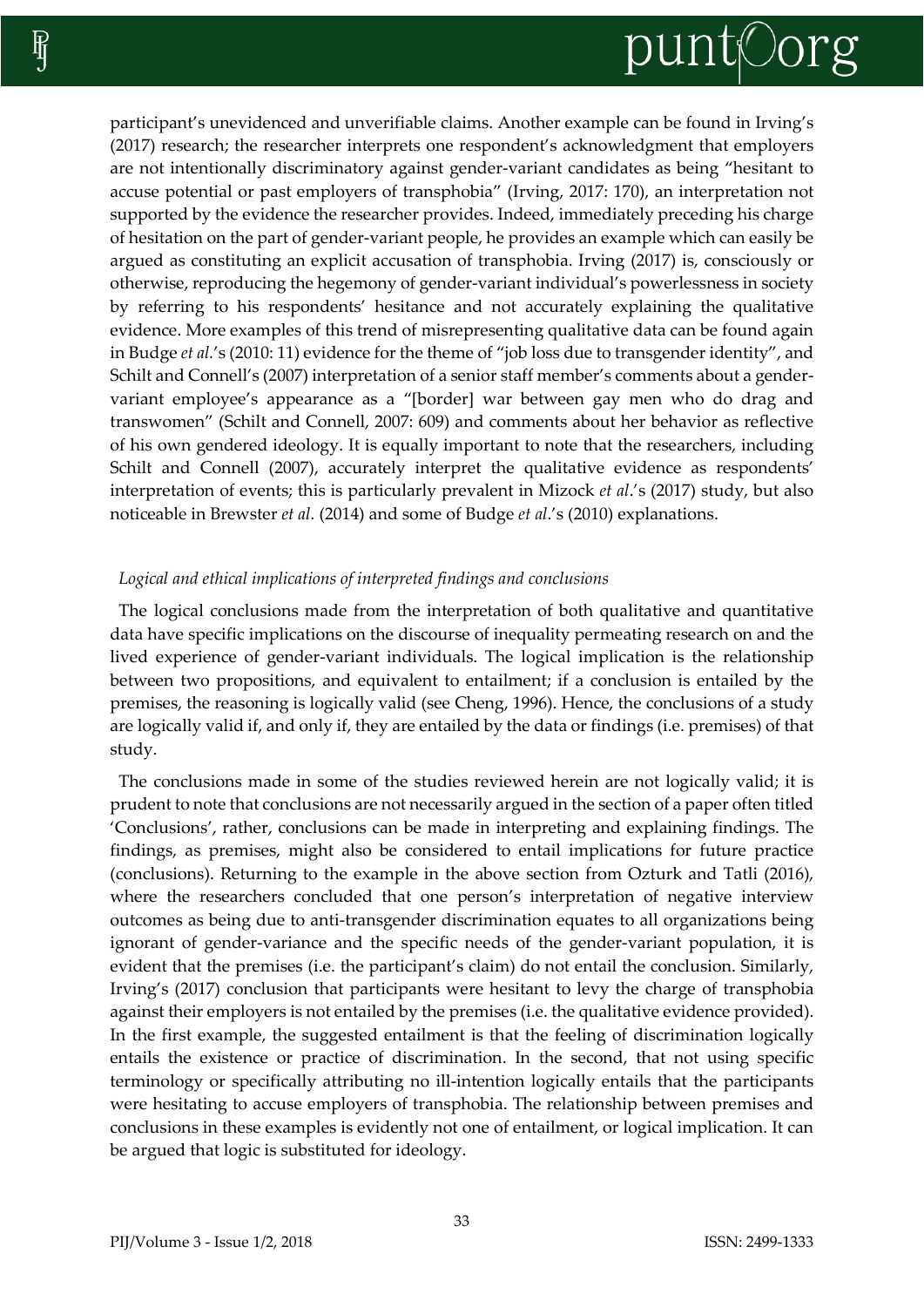

Across all studies with specific sections dedicated to 'Implications', there is an attempt to imply that negative employment experiences are the sole responsibility of employers and policymakers to fix; indeed, it is the responsibility of any other entity than the gender-variant employee/candidate. Ozturk and Tatli (2016) place the burden of ameliorating gender-variant employment experiences on human resource management policy, Brewster *et al.* (2014) on employers implementing "gender-sensitive practices" and activists petitioning for the implementation of "trans-affirmative policies" (Brewster *et al*., 2014: 168), Budge *et al*. (2010: 15) on counselling psychologists accommodation of the "unique challenges" faced by gendervariant employees during gender transition, and Mizock *et al*. (2017: 292) again on "transaffirmative employment practices". No study implies any positive course of action for gendervariant employees or candidates to ameliorate their experiences or maximize the potential for successful and positive employment outcomes. Given that the primary measurement/observation in the studies are employees'/candidates' feelings about, or responses to, employment experiences, it does not immediately appear logically valid that premises based on feelings (as opposed to practical reality) entail conclusions affecting practice.

The conflict between attributing gender-variant participants' potentially biased self-reported experience as an objective account of practical reality and attributing blame or responsibility on employers for remedying the situation is not only one of logic; it also presents a conflict of ethical implications – or the moral consequences for wider society. Firstly, researchers must consider that the reliance on societal elites (i.e. corporate organizations, policymakers) to ameliorate a negative situation reproduces the hegemonic marginalization and social powerlessness, or lack of agency, of gender-variant individuals. Conversely, attributing expert status to gender-variant individuals on the practical realities of workplace experiences, reflects the true ideological aim of the research to emancipate those same individuals from social oppression. As contradictions, those two implications do not entail one another. Hence, the rigor of such studies called into question once again; specifically, the studies' *moral* rigor.

The ethical implications also extend to how employers and policymakers are represented. Despite positive practical realities being referenced in all but Ozturk and Tatli's (2016) study, those studies with specific 'Implications' sections deferred to the impact of negative feelings in determining the responsibility of organizations, policymakers, co-workers, and activists in ameliorating the employment experiences of gender-variant employees/candidates. This il/logical reasoning represents an epistemological standpoint at odds with the practical reality of workplace experience, arguably constituting scaremongering and propagating those very negative feelings that they seek to ameliorate through the implementation of policy. Additionally, given that the existence of policy has largely no bearing on practice, it is difficult to imagine how such conclusions will effect positive change on the apparent fear of discrimination held by gender-variant employees/candidates.

#### **Methodology**

This section contextualizes and justifies the methodological choices made in my own study on gender-variant individuals' employment experiences. Specifically, this study aims to understand and explain the organization of employment experiences in gender-variant individuals' cognitive models. Throughout this section, I will evaluate my own methodological choices in much the same way as the above section: in terms of validity and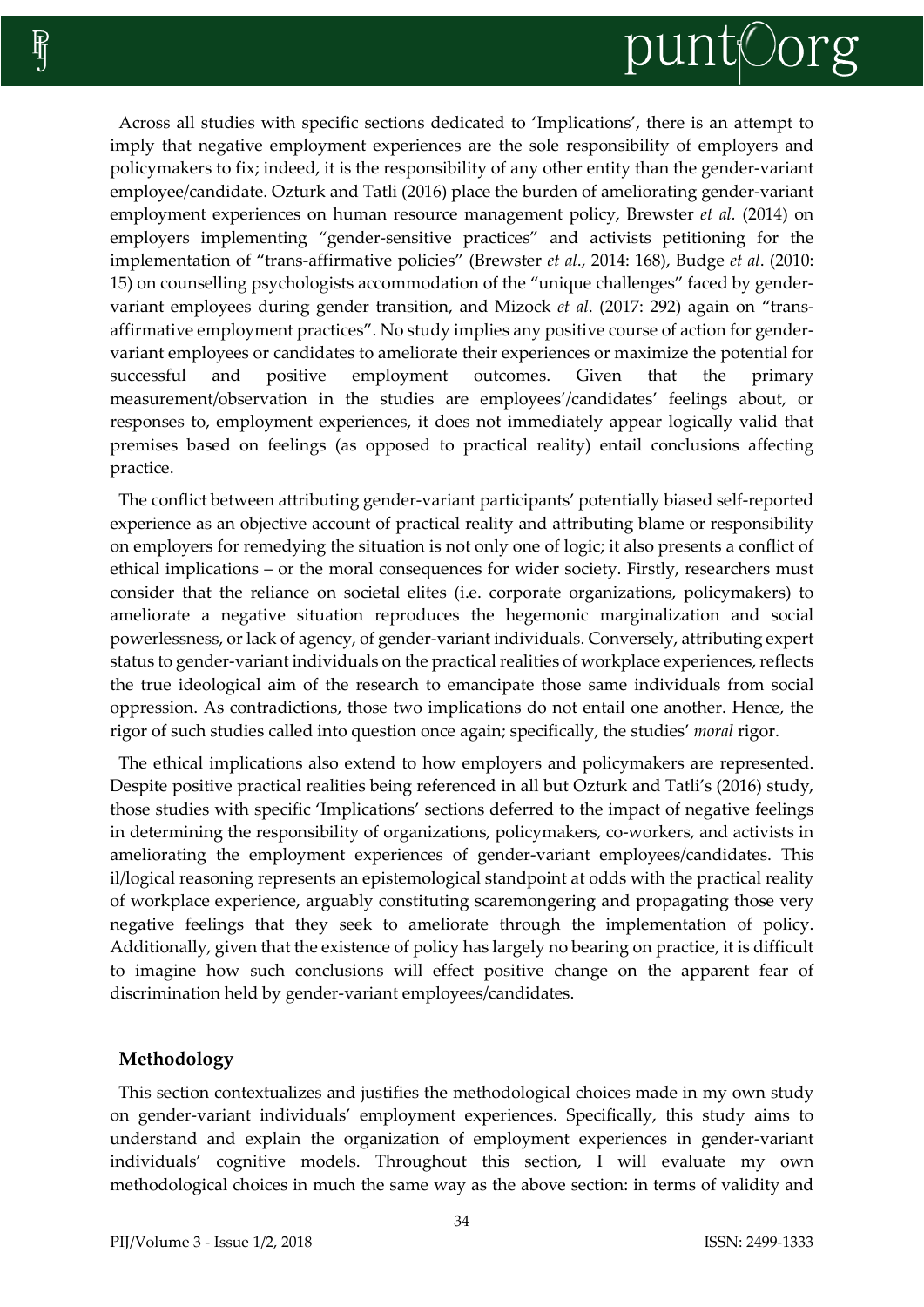reliability. I will explore the logical and ethical implications in the concluding section of this contribution.

## *Data: collection, contextualization, and considerations*

The data comprise two specialized corpora, which were compiled as datasets for my doctoral thesis: (1) biographies of 2,881 self-identifying gender-variant Twitter users; (2) c.4,000,000 tweets from those users. The biographies were primarily used to determine the demographic make-up of the sample. I collected the data by mining the followers of eight micro-celebrity Twitter users for those who met the following conditions: (1) their profile was publicly accessible to any Internet-user; (2) their biography included reference to personal gendervariant identity.<sup>2</sup> Whilst this is by no means a self-selected sample, the means of data collection might arguably constitute snowball sampling insofar as subjects were found via their affiliation with publicly-known gender-variant micro-celebrities. Thus, the data may suffer from the same threats to validity as any other sample recruited via the snowball method. The conditions for data collection, specifically condition (1), disallow for the inclusion of those users who do not specifically refer to gender-variant identity in their biographies, which potentially constitutes a threat to the external validity of the study. As with the studies reviewed above, the reason for the condition is mainly due to the inaccessibility or invisibility of the target sample/population. However, the sample is much larger than the studies reviewed herein (and many other studies besides), constituting 0.001% of Twitter's 330million 'monthly active users' (Statista, 2018). Extrapolating this percentage to the population would indicate that 1 in 114,543 Twitter users are gender-variant. The average of the extremes of the estimated transsexual population in the UK and USA are 32,000 (transmasculine) and 115,200 (transfeminine). The estimated gender-variant population of Twitter, after extrapolation from the users in my dataset, is within the range of those two averages; hence, it can be argued that the data is representative of the gender-variant population, which increases the external validity of the sample. The data might also be considered self-report data: users are entirely agentive in the posts they make public, and the data may still be prone to social desirability bias. However, given that the users made those posts public without knowledge of the intended aims of this study, it is unlikely that they will be generating content with the aims of studies like mine in mind. Thus, some elements of response bias are mitigated.

I categorized the sample into six groups based on gender-similarity: (1) transfeminine; (2) transmasculine; (3) transsexual; (4) transvestite; (5) non-binary; (6) transgender. Categories (1) and (2) denote feminine or masculine gender identity not congruent with natal sexed physiology but without reference to transsexuality, category (3) denotes users whose biographies contain specific reference to transsexuality (whether masculine or feminine), and category (5) includes users whose biographies reference gender-variance without specifying either binary or non-binary gender identities. Categories (4) and (5) are self-explanatory. The data comprises 992 transfeminine users (34%), 461 transmasculine users (16%), 171 transsexual users (6%), 277 transvestite users (10%), 364 non-binary users (13%), and 616 transgender users (12%). Again, this reflects the estimates of the general population of gender-variant individuals insofar as transfemininity is more prevalent than transmasculinity.

 $\overline{a}$ 

<sup>2</sup> The term 'micro-celebrities' refers to those who have gained celebrity status via social media (Khamis *et al*., 2016: 6).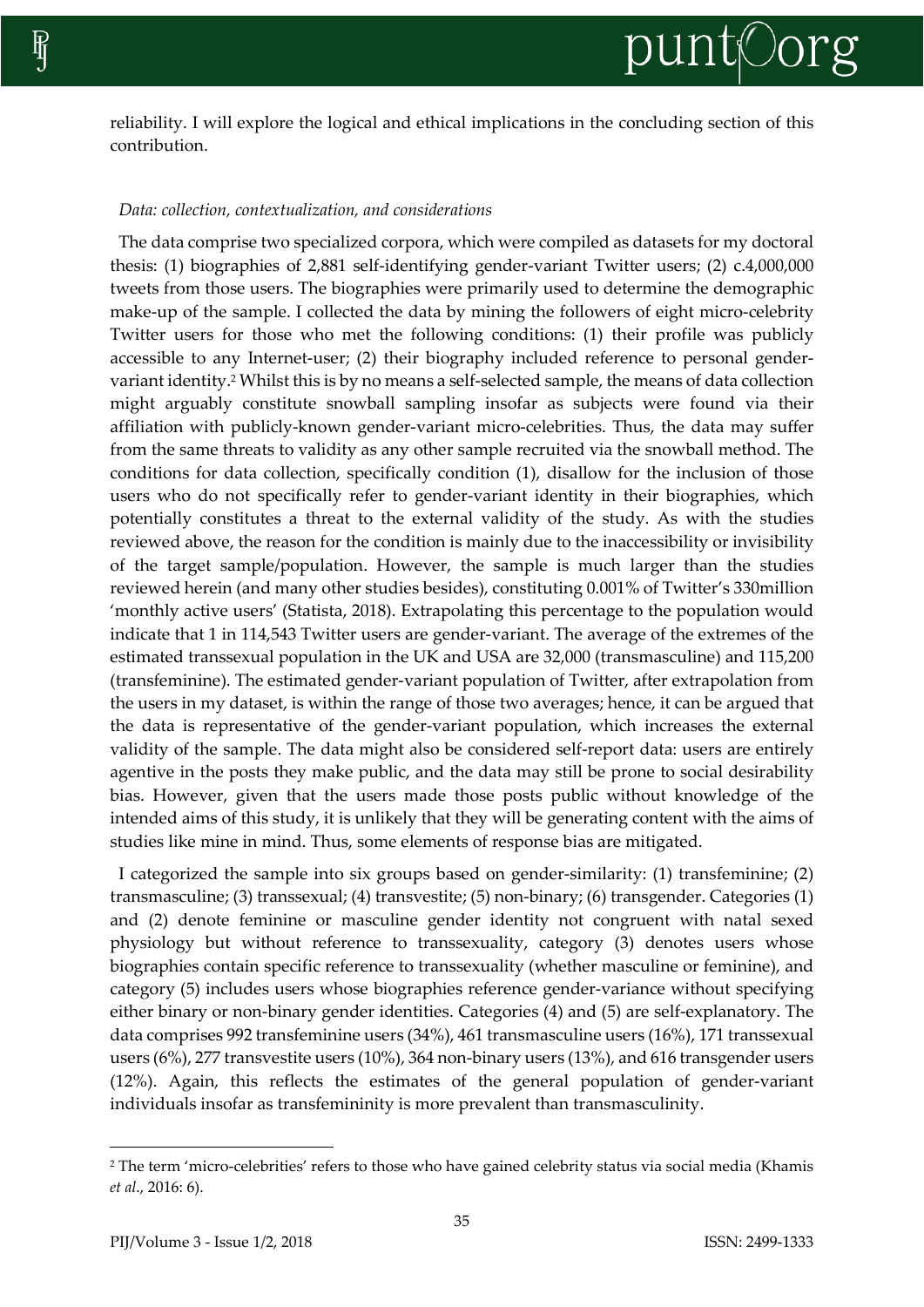

Of those categories, 40% of transfeminine users, 43% of transmasculine users, 41% of transsexual users, 10% of transvestite users, 49% of non-binary users and 58% of transgender users indicated some form of employment or occupation in their biography. The average percentage of the employed user-group population is 40%. Evident outliers are the transvestite user-group, who are underemployed, and the transgender user-group, who are overemployed. Of course, because Twitter biographies usually reflect only users' most salient identity features (Volkova *et al*., 2015), the mention of employment/occupation in biographies does not necessarily reflect the practical reality of users' lives – many more may be employed who do not mention their job role or employment status (equally, many users may not be paid for the job role they claim to have – they may more accurately be referred to as hobbyists in particular fields).

Despite distinguishing between general gender-similar categories of the user in describing the demographic make-up of the sample, the analysis will not factor in inter- and intra-gender differences between users' employment experiences. As a preliminary exploration of the contribution of linguistics to research on gender-variant employment experiences, it is much more prudent to establish a 'baseline' of the gender-variant employment experience (as opposed to delving into the specificities of intra-minority differences). The following section will explain the analytical framework and method.

#### *Analytical framework: methods, models, and morals*

In order to explore the cognitive organization of gender-variant individuals' experiences of employment, I use a corpus-driven method for conducting a sociocognitive discourse analysis. Instead of approaching corpus data with *a priori* hypotheses, corpus-driven linguistics (CDL) prioritizes the role of the corpus in formulating such hypotheses regarding language use (Tognini-Bonelli, 2001; McEnery and Hardie, 2012). Using a corpus-driven approach to the study of employment discourses in gender-variant Twitter users' language use would mitigate, or control for, biases in research design; specifically, it controls for potential researcher bias in the formulation of hypotheses or the creation of materials for eliciting response from respondents (e.g. interview guides, survey items). Hence, the thread to validity made by researcher bias is largely mitigated. Of course, a potential issue with this approach to linguistic analysis is the possible lack of relevant data – fortunately, that is not the case in this particular study, although it should be accounted for in other applications of corpus-driven methods for linguistic analysis.

Sociocognitive approaches to discourse analysis explore specifically the relationship between discourse and society, which is mediated by cognition, in order to explore shared cognitive models between social groups (Van Dijk, 2009, 2015, 2017). Cognitive models are the subjective organization of personal experience (Lakoff, 1987). Given the study's aim to explore the cognitive organization of gender-variant employment experience, using a sociocognitive approach to discourse analysis is fitting – the method of analysis fits what the study seeks to observe/measure, and so is a potentially valid method. The primary proponent of sociocognitive discourse studies (SCDS), Van Dijk, proposes three key elements of the approach: local meanings of specific lexical items, semantic macrostructures, and "subjective mental representations" (Van Dijk, 2009: 66). Whilst the first of the three elements is selfexplanatory, the second refers to "the global meanings, topics or themes" of the discourse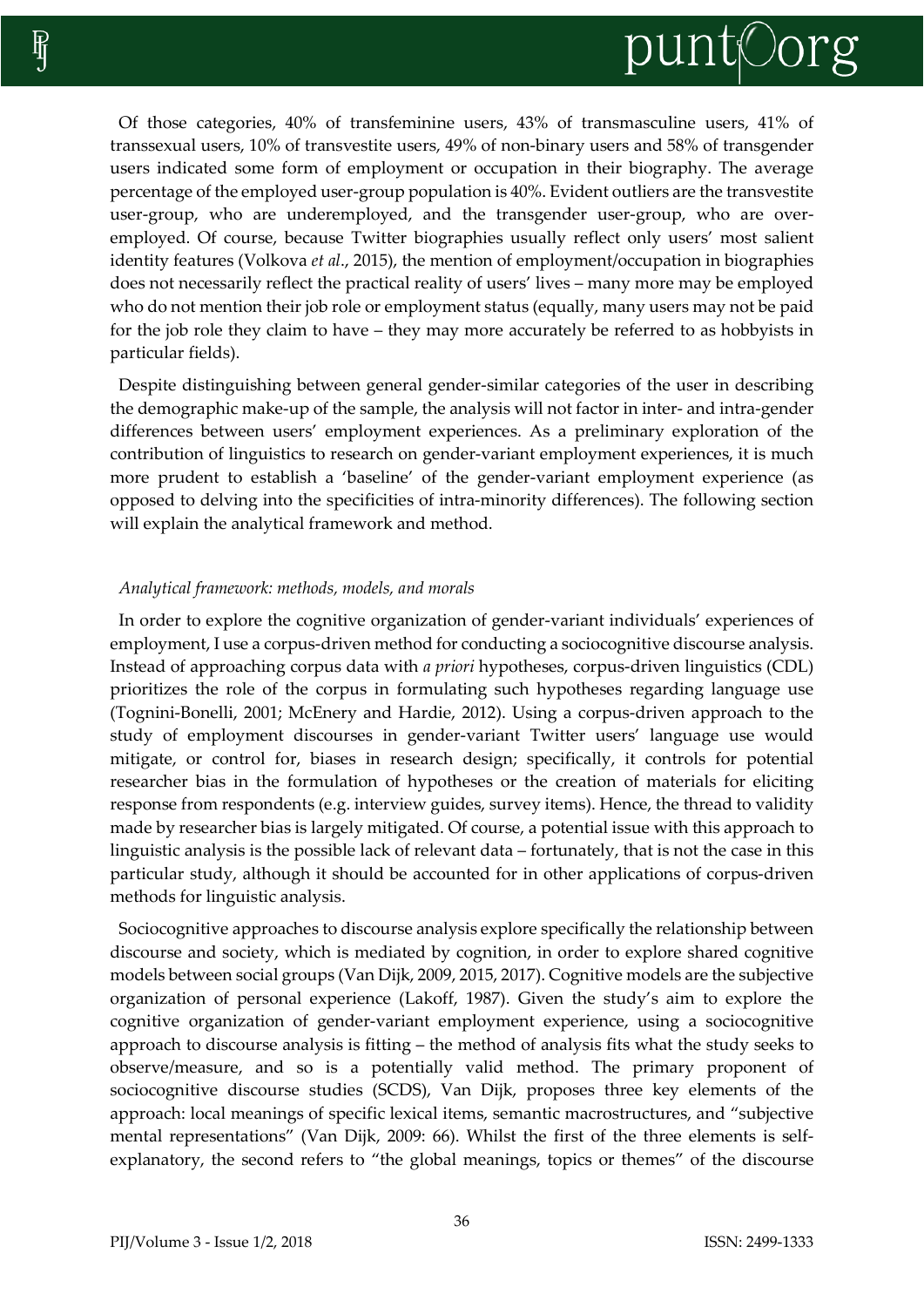

under observation (Van Dijk, 2009: 68), and the third to such cognitive structures as attitudes and ideologies present in the discourse.

The three elements correspond somewhat directly with the key components of a corpus analysis: keywords, collocates, and concordances. Keywords are those lexical items that are characteristic of one corpus, in comparison with another (Rayson and Garside, 2000), are measured for statistical significance using log-likelihood ratio, and their analysis directly corresponds to the analysis of lexical items for local meaning. Groups of keywords indicate semantic macrostructures. Keywords in this study were determined in reference to a random sample of 440,154,502 tweets from the corpus of tweets within the Stanford Large Network Data Collection (Leskovec and Krevl, 2014), which does have some impact on the validity: the data from the corpus were all originally posted to Twitter in 2009, potentially skewing the keywords found in the specialized gender-variant Twitter corpus. Following the initial keyword analysis, I analyze keywords' collocates – collocation is the "above-chance frequent co-occurrence of two words in a pre-determined span" (Baker *et al*., 2008: 278). Collocates are only considered truly so if they measure at a conventional rate of significance for at least two measures (Baker, 2014); in the case of this study, I measure collocation using mutual information (MI) scores and *t*-scores – the conventional threshold for the former is MI ≥ 3 and for the latter is  $t \geq 2$ . Again, individual collocates can be analyzed for local lexical meaning, and groups can be categorized into semantic macrostructures. While the analysis of keywords and their collocates are primarily quantitative measures for revealing patterns in corpora (Gabrielatos and Baker, 2008) that can secondarily be analyzed qualitatively, the final stage of analysis – concordance analysis – relies primarily on qualitative evidence (though, of course, the data can be quantified). Concordances are "instances of a word or cluster in its immediate co-text" (Baker *et al*., 2008: 279) and provide the richest data for the qualitative analysis of cognitive structures. Having detailed the analytical method, the following section will apply those methods to the specialized corpus of gender-variant users' tweets.

#### **Findings and Discussion**

Comparing the specialized gender-variant Twitter corpus with the reference corpus yielded 602 keywords with a log-likelihood ratio of  $\pm 3.84$  (statistically significant at the 95<sup>th</sup> percentile, or to  $p < 0.05$ ) that either contain conceptual meaning in the semantic domain of work/employment or represent a functional occupational title. For the purpose of analysis, I focused on those keywords that are more indicative of general employment practices (e.g. *work*, *worker*, *employee*, *employer*), rather than specific job titles or functions – this analysis will better facilitate the aims of exploring a more generalized view of gender-variant users' cognitive organization of employment experiences, as opposed to employment experiences in specific industries or fields of work. The keywords can be broadly categorized into the macrostructures: *paid work*, *unpaid work*, *staff*, *wages*, *unionization*, and *organization*.

Each keyword yielded several thousand collocates; after accounting for those that did not meet the criterion of conventional significance in both collocational measures, the numbers far exceeded what could be sufficiently analyzed in a study of this scale. As such, I reduced the number of collocates by considering only those that co-occur in at least 5% of occurrences of the keyword as salient for the analysis. Additionally, given that grammatical item "can obscure […] discourses that might be of interest" (Hardaker and McGlashan, 2016: 86), I removed grammatical items (e.g. *a*, *as*, *of*, *the*, etc.) from the collocational analysis. I consistently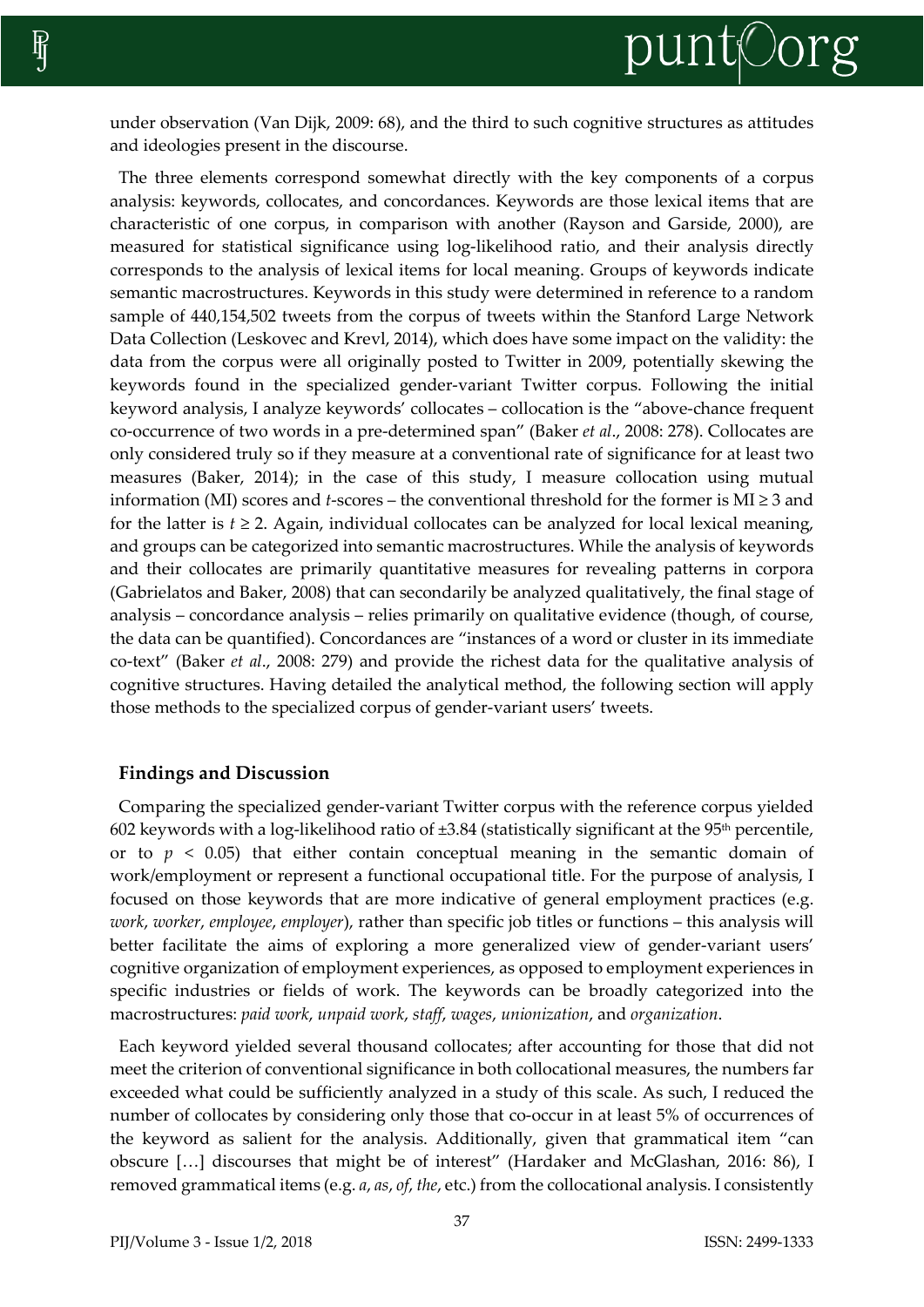

applied this method across each keyword, thereby maximizing the reliability of the analysis. After identifying the local lexical meanings of collocates, and identifying the macrostructures at work, I removed from the analysis those keywords whose collocates indicated discourse structures not focused on employment (e.g. *slave*, *firing*). The generic verbs *work* and *worked* were skewed by their use in other constructions not pertaining to employment (e.g. 'working out', non-human agents and processes 'working' correctly, etc.). Instead, I focused on those keywords (and their collocates) whose specific local lexical meanings and associated discourse structures. The final list of keywords analyzed was in the categories of *employees* (keywords – *colleague, colleagues, co-workers, employees, staff worker, workers*), *workplace* (keywords – *employer, employers*, *workplace*). I generated 50 random concordances for each of the collocates of the keywords, which I will analyze in the subsequent sections.

#### *Employees*

This section focuses on representations of the employed, including experiences of the self-asemployee and the representation of others as employees. I will first analyze the generic nouns *worker*, *workers*, *staff*, and *employees* before analyzing the construction and representation of *colleagues* and *co-workers*.

#### *Worker/s*

With a Mutual Information (MI) score of 9.89, *sex* is the most significant collocate of *workers* – with MI 9.99, it is also the most significant collocate of *worker*. Although a particular arena of employment, analysis of concordances containing *sex* + *worker* is pertinent to understanding the cognitive organization experience, given that "many transgender women view the sex work industry as their only viable career option" (Nadal *et al.*, 2014: 169) due to previous experiences of discrimination in more conventional workplaces. Indeed, the word *trans* modifies *sex worker(s*) in 14 (28%) of the 50 random concordances of both *sex* + *worker* and *sex*  + *workers*. Additionally, in 31 (62%) concordances of *trans* + *workers*, gender-variant people are collectivized with sex workers as sharing similar needs in employment, including the need for workplace protections and rights. The focus when representing the paradigmatic 'trans person' and sex worker focus on deontic modality (e.g. *should*) regarding actions surrounding the rights of the collectivized group, specifically regarding the removal of rights by external agents (e.g. *feminists*, *legislators*). Seven occurrences within the 50 concordances of *sex* + *worker* constitute self-*functionalization* (see Van Leeuwen, 1996: 59) as a sex worker.

Additionally, and unsurprisingly, in concordances of *rights* + *workers*, sex workers are disproportionately represented as lacking rights (26 occurrences), over 'trans workers' rights' (2 occurrences), LGBT workers' rights (7 occurrences), and 'workers' rights' more generally (18 occurrences). Similar results were found in concordances of *rights* + *worker.* Hence, sex work is the dominant discourse in the cognitive organization of the actor-role of worker/s, though there are very few personal narratives of discrimination from users – as sex workers, or otherwise. Indeed, the near-absence of reference to 'trans workers' rights' indicates that gender-variance as a worker is less relevant than other social categorizations (i.e. sex workers) or employment rights in general. *Are* and *is* + *worker/s* also often reference sex work (18 occurrences – *are* + *worker*; 26 occurrences – *is* + *worker*), though *are* + *worker* has a nearly equal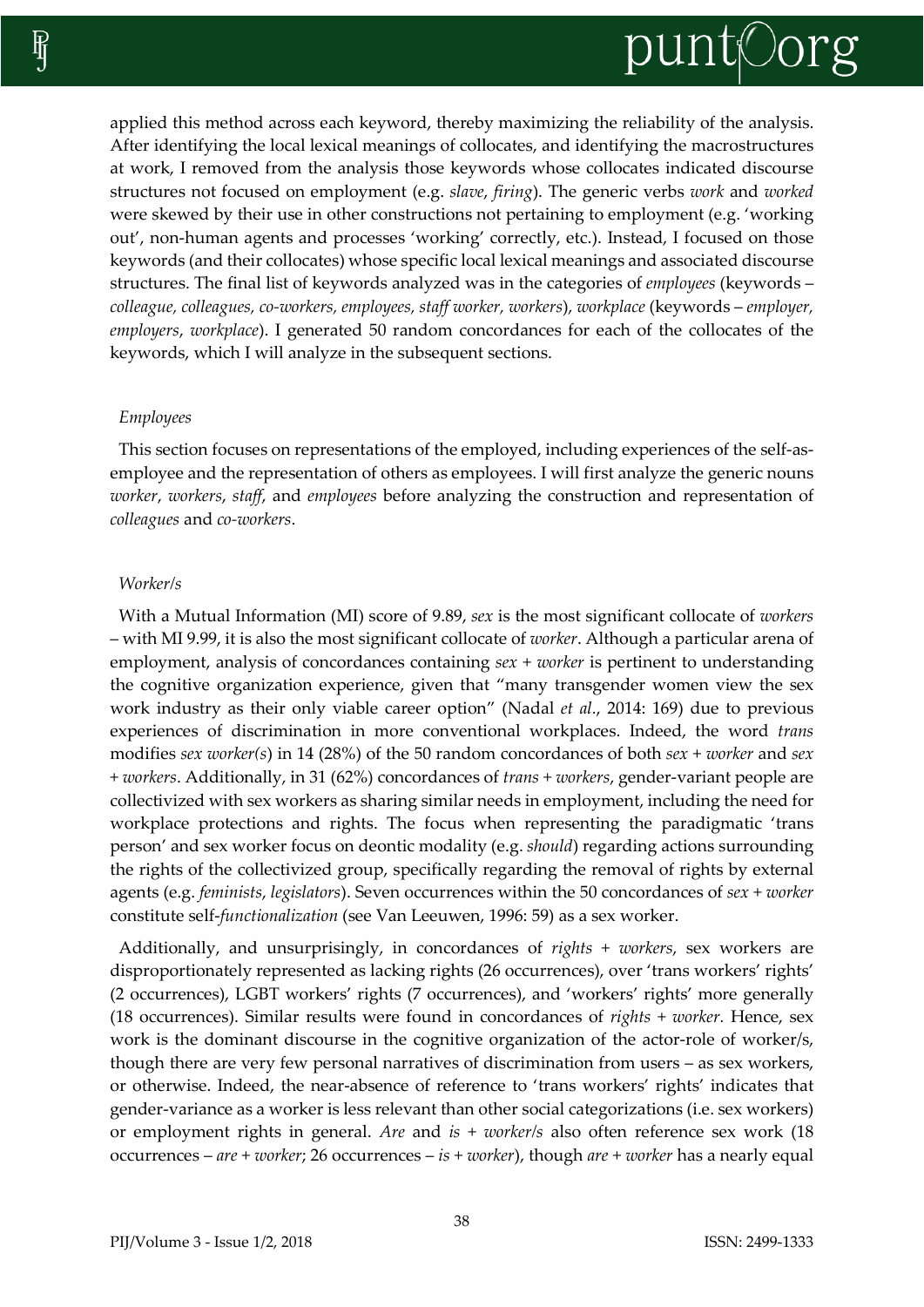

number of occurrences (15) detailing more general aspects of employment, including a lack of wealth accumulation, the unionization of workers, and general inequalities faced by workers.

One alternative to the dominant discourse can be found in the collocation of *social* + *worker*. 12 (24%) occurrences make reference to the user as occupying the role of social worker; while 17 occurrences refer to users' social workers and 18 to social workers more generally, this is evidence that the gender-variant user-population does consider viable alternative options for employment than sex work. Perhaps there is some correlation between the prevalence of reference to self-functionalization as social worker and the reference to utilizing the services of other social workers; this is potentially reflective of a shared cognitive model of vulnerability in the gender-variant user-population on Twitter – a reproduction, or internalization, of the hegemonic marginalization of gender-variant people.

#### *Staff and employees*

The pluralization and *collectivization* (Van Leeuwen, 1996: 49) of social actors via *employees*  and *staff* is noticeable. Referents of *staff* in *are + staff* constructions are primarily public-sector workers (e.g. education, government, healthcare), and the collectivized group is not selfinclusive; collectivized via either specification or genericization (Van Leeuwen, 1996: 46-48), the staff of entire organizations and workplaces are bestowed the same characteristics – whether positive or negative. This is a particularly interesting finding when exploring the organization of employment experiences within a theoretically shared gender-variant cognitive model; if the staff of particular organizations is collectivized and inherently shares characteristics, there is the implication that gender-variant individuals would consider themselves part of a collective in the workplace and contributors to the shared characteristic of the workforce.

This implication is reinforced in *your* + *staff* constructions. Such constructions frequently detail either positive or negative outcomes of experiences in retail or with other customer service staff (15 negative, 6 positive). The specific collective *staff*, which refers to all members of the workforce, is either granted praise for behaving in a manner that exceeds expectations or admonished for behaving inappropriately (from the user's perspective): all members of staff are the recipient of collective evaluation. The context of complaints or compliments in *your* + *staff* constructions may also enable further understanding of the validity of the studies reviewed herein. While six negative experiences were attributed to anti-transgender discrimination, there were no occurrences of explicit compliments on staff's trans-inclusive behavior (though it is implied in one occurrence). Thus, there is a potential implication for selfreport methods in research on gender-variant employment experiences: gender-variant individuals are predisposed to admonishing discriminatory behavior and *not* to highlighting trans-inclusive behavior, which would skew data towards negative employment experiences and outcomes. A lack of positive reinforcement of trans-inclusive behaviors might also indicate to external social actors (including employers) that any potential implementation of trans-inclusive policy or behaviors has no positive impact on employment experience.

Indeed, there are also other implications from *your + staff* constructions; namely, an implied reproduction of the power semantic between employers and staff. Eight occurrences include deontic modals that propose what employers are obliged to do in response to the either positive or negative interactions with individual members of staff. Ascribing duty to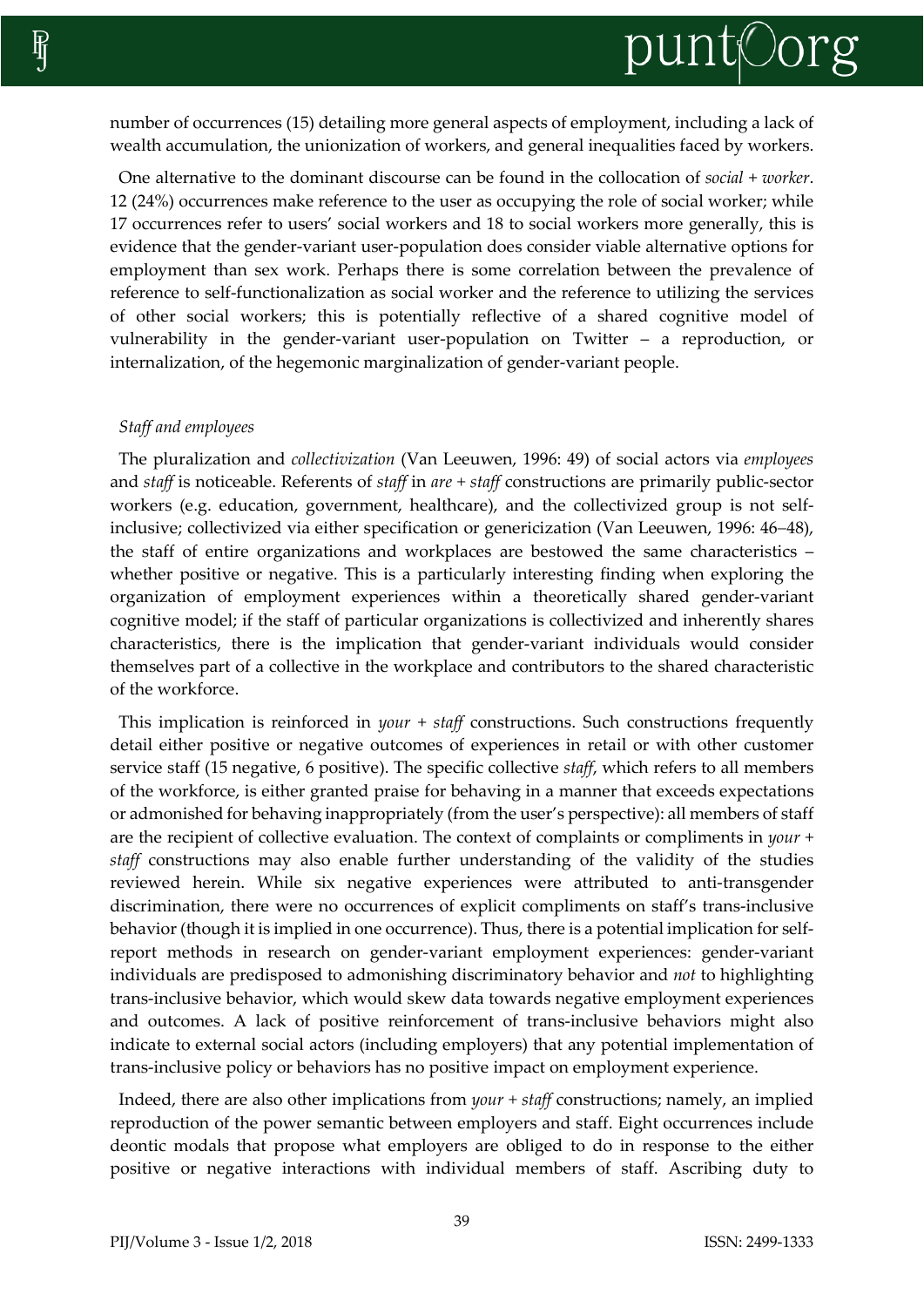# punt©org

employers to either correct or praise their staff's behavior also ascribes power to employers and constitutes consent to the hegemonic hierarchy in the workplace: employers are responsible for their staff's actions, and for responding to those actions appropriately (e.g. via discipline, or praise). On a purely lexical level, *your* is a possessive pronoun; its co-occurrence with *staff* indicates the employer's possession of staff, and arguably the possession of responsibility over staff conduct. This is a potential reason for the ascription of blame to employers, by researchers and respondents, for the negative employment experiences of gender-variant employees and may explain some of the conclusions in the previously reviewed studies. A similar ascription of power semantic in the workplace context, and employers' responsibility over employment experiences, is also evident in *your* + *employees* constructions, though this is less about specific instances of employee behavior and more so about the general treatment of employees (including benefits, training) – however, there is very little reference specifically to gender-variant employees. Unlike *your + employees*  constructions, co-occurrences of *their* and *employees* do not use deontic modality to propose that employers fix specific workplace issues. Instead, such constructions serve to highlight those employment issues, and via the use of epistemic non-modality commit to the absolute truth of the propositional content of the posts.

In terms of the practical realities of employment, *employees + have* constructions indicate workplace benefits or positive workplace outcomes on the part of gender-variant employees in 7 (14%) occurrences, whilst indicating negative experiences, outcomes or policy in only 3 (6%) occurrences. Such occurrences are either marked by the possession of benefits/outcomes by gender-variant employees, or by deontic modal '*have to*' on the part of employers (who should, and are sometimes required by law, to enact positive policy and implement benefits). This is reflective of the cognitive organization of the roles of social actors in the context of employment: employers are agents in implementing workplace behavior, whilst employees are passive beneficiaries or recipients of such action. Co-occurrences of *are* and *employees* further reinforce this interpretation: employees are the agentialized in social action (see Van Leeuwen, 1995) in 11 occurrences, and the object of social action in 23 (36%) occurrences, which indicates a cognitive model that reproduces the hegemony of reduced agency on the part of employees and the workplace power semantic. However, this does not always co-occur with negative outcomes. Indeed, in *trans + employees* constructions, there are 27 (54%) positive implications for 'trans employees' and 22 (44%) negative, despite gender-variant workers being constructed as the recipient of social action in 47 occurrences. Further, in *transgender + employees* co-occurrences, there is an overwhelmingly positive bent: 37 (78%) occurrences refer to positive implications, and only 8 (16%) to negative, despite 'transgender employees' being the recipients of social action in 42 occurrences. Such positive implications include legislation enforcing healthcare provision and workplace protections for gender-variant employees. Perhaps one of the implications of these findings is that the identifier used to refer to gendervariant employees is a factor in (the perception of) employees' treatment, whether positive or negative: *transgender* correlates more positively with positive practical realities in the workplace.

# *Colleagues and co-workers*

Constructions including co-occurrences of *my* and the collective specification of social actors as *colleagues* overwhelmingly describe positive personal interactions with colleagues – 36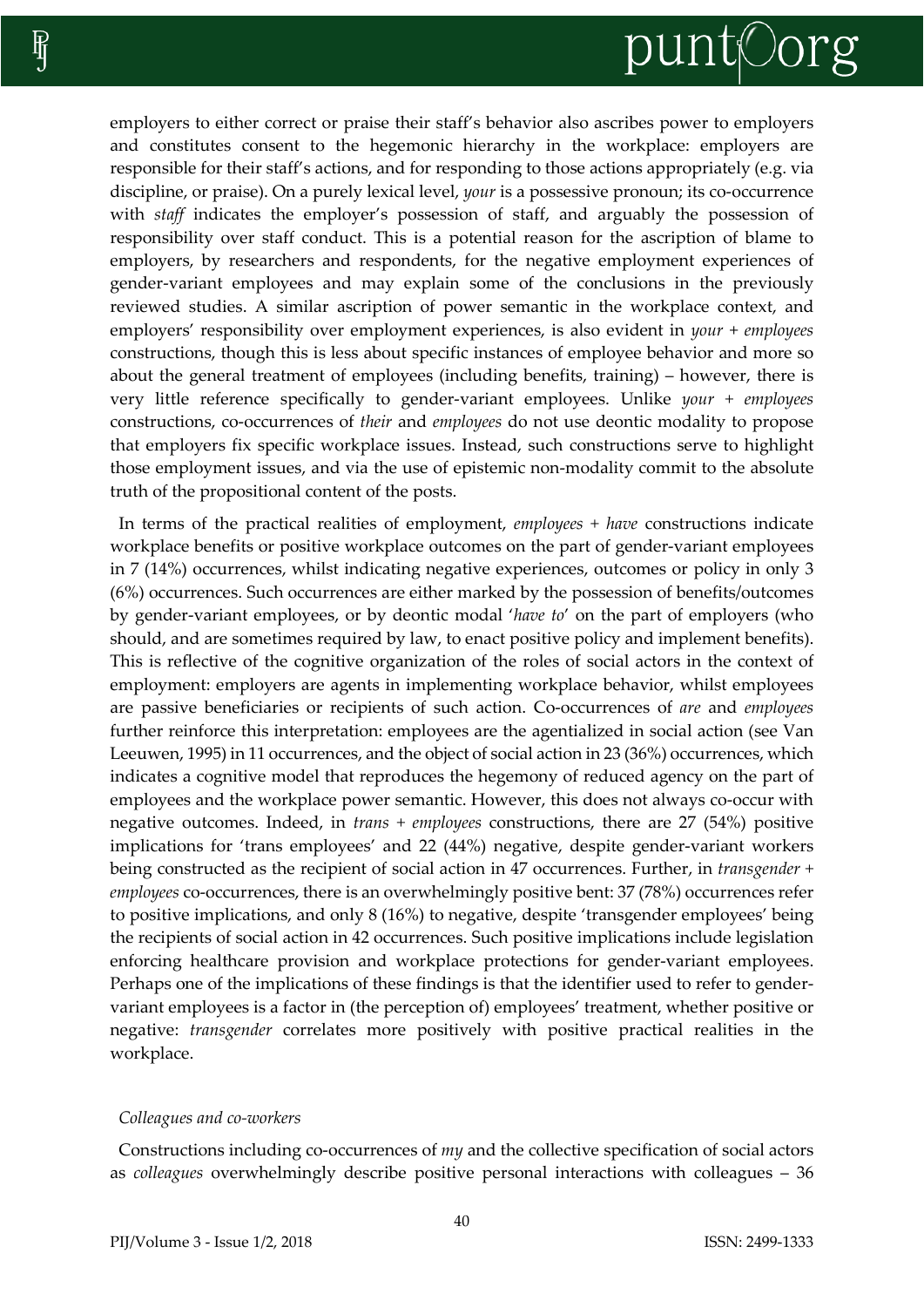# punt©org

(72%) positive interactions, 3 (6%) negative interactions, and 9 (18%) neutral interactions with no evaluative element. Out of those three constructions denoting negative personal interactions, two bear no relevance to the users' gender identity. This is particularly telling about the cognitive organization of gender-variant employees' workplace experiences: interactions with colleagues are generally positive. This corroborates the findings of Budge *et al*. (2010), who found that co-workers treated gender-variant employees more positively than expected. *I + colleagues* constructions yield similar results, with 20 occurrences detailing positive interactions/relationships with colleagues and only 4 negative. In fact, more (8) were neutral descriptive accounts of colleague behavior than were negative interactions/relationships with colleagues. Interestingly, co-occurrences were largely equal in whether they primarily pertained to feelings (i.e. relationships, emotion) or practical experiences (i.e. behavior) – 12 and 16 occurrences, respectively. The finding that users' interactions with colleagues are overwhelmingly positive is further reinforced by cooccurrences of *colleagues* with *are* and *have.* Colleagues *are* positive towards users or do positive things in the workplace generally (20 [40%] occurrences, as opposed to 6 [12%] negative), and *have* positive traits/characteristics/behaviors or *have done* positive things. However, the differences in a number of occurrences between positive and negative interactions in *have + colleagues* constructions is less significant – 22 occurrences detailed positive interaction, and 16 negative.

*Our* and *your* + *colleagues* constructions are composed mainly of retweets from corporate Twitter accounts, or are posts made on behalf of a company. Whilst this may not seem particularly relevant to the aims of this research, it does, in fact, reveal additional information on the cognitive organization of the employment experiences of gender-variant individuals: posting on behalf of, or retweeting the posts of, an organization for which a user works implies solidarity and their identity with the entirety of the employer/organization's employees. Other co-occurrences of *our* and *your* + *colleagues* include references to friends and family, likening colleagues to friends and family. Again, this is useful in understanding the role employment plays in the social organization of users' lives: colleagues are linked with friends and family (in much the same way as gender-variant people and sex workers are linked elsewhere in the data) as constants in users' social networks with whom they are expected, and they consent to, interact with and assume solidarity. This is further reinforced by *their* + *colleagues*  constructions, which explicitly refer to such (arguably) negative concepts as death but can indicate positive relationships of solidarity between colleagues.

*My* + *colleague* constructions, which detail positive interaction in 10 co-occurrences and negative interaction in eight co-occurrences, present a conflict in the findings. Negative interactions with a specified (Van Leeuwen, 1996) singular colleague are primarily grounded in negative behavior/action, whilst positive interactions with a specified singular colleague denotes solidarity with that colleague – often pride at standing or working with that colleague. This might constitute an implication for research on gender-variant experiences of employment insofar as employees may recount more positive experiences with colleagues if not primed to consider discrimination (either explicitly through the use of leading questions, or implicitly via the aims of the study), and more negative experiences if primed. It appears that, despite the implications of *my* + *colleague* constructions, specified colleagues are often represented positively: 40 (80%) of *friend* + *colleague* co-occurrences specifically use the construction 'friend and colleague', which indicates that professional relationships are often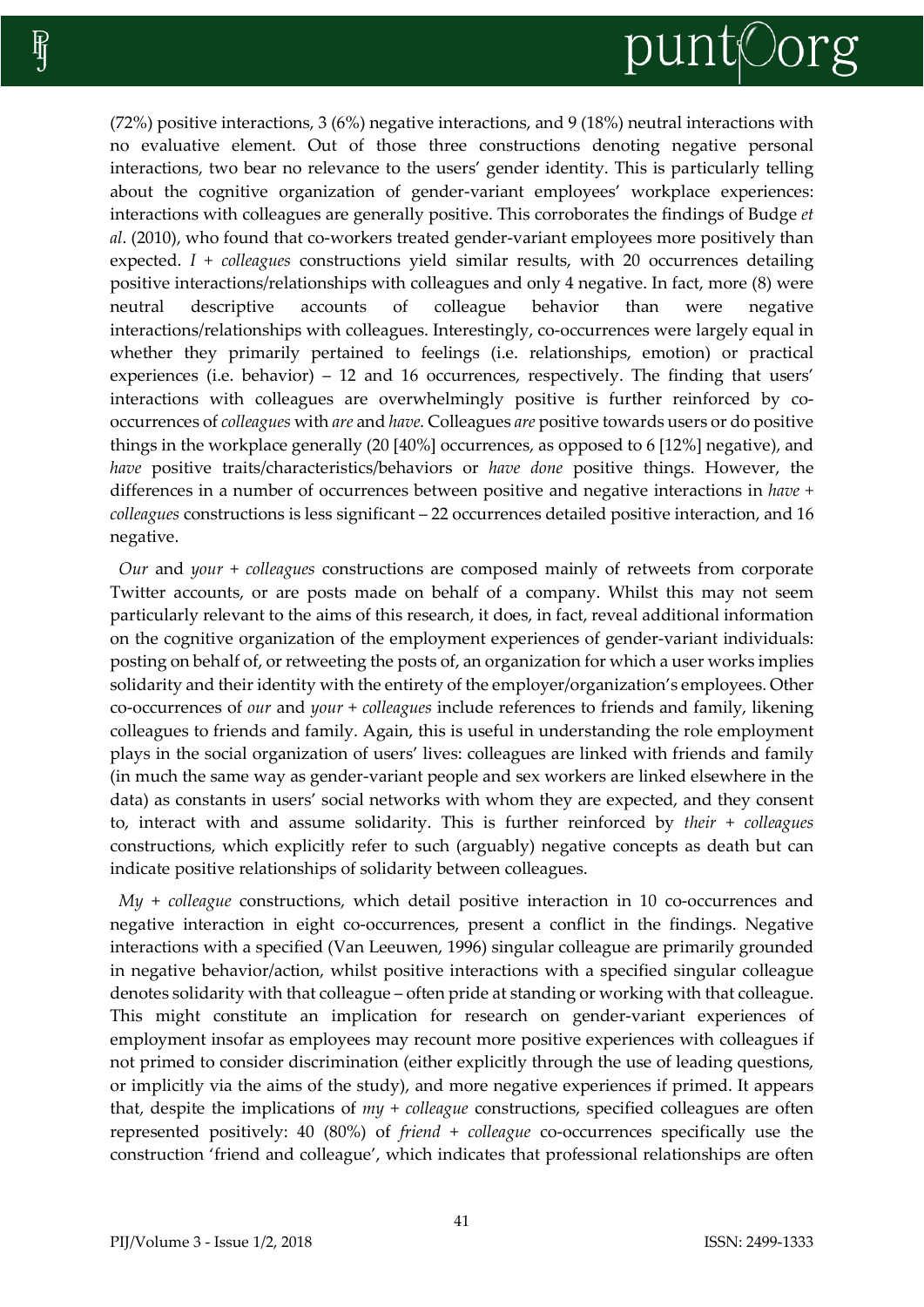also positive personal relationships (thus, reinforcing the finding that colleagues exist within the same social network and realm as friends and family).

The findings are consistent in between the above discussion of *my* + *colleagues* constructions and *my* + *co-workers* constructions – the latter's contain 18 positive interactions, and only 8 negative, indicating primarily positive relationships and interactions with co-workers. When *co-workers* and *are* co-occur, the findings are more negative than positive (11 [22%] occurrences and 7 [14%] occurrences, respectively). However, when discussing co-workers in relation to the self, via *me* + *co-workers*, there is an indication of primarily positive interaction (16 positive, 8 negative co-occurrences). Indeed, in *out* + *co-workers* constructions, there are 11 positive experiences of either 'being' or 'coming out' as gender-variant in the workplace in comparison to only 2 negative experiences. This is particularly interesting in exploring the gender-variant employment experiences of gender-variant users – 'coming out' in the workplace can be a positive interactional experience with co-workers, and may have implications for how gendervariant employees navigate 'coming out' at work.

## *The workplace*

This section focuses on representations of the workplace, including experiences of relationships with and feelings about employers. I will first analyze the generic nouns *workplace*, before finalizing the analysis by exploring concordances of *employer* and *employers*  (with their collocates).

# *Workplace*

*Workplace* collocates with *LGBT* 133 times. Their co-occurrences pertain primarily to positive action taken by various agents to improve the workplace experiences of those subsumed under the collectivized classification (Van Leeuwen, 1996) of *LGBT* (20 occurrences indicate positive action, whilst 13 indicate negative action). Such actions include the support of legislation regarding workplace rights for LGBT-identified workers, either negative or positive, or training for employers who wish to improve workplace rights for LGBT-identified workers in their specific organization, which we are invited to respond to positively. Despite 17 calls to action or representations of action of other agents, LGBT-identified users are only called to action or represented as agentive in such processes in 3 occurrences. Perhaps this also implies a reproduction of the hegemonic marginalization and non-agency of non-normative sexual identities, or another ideological belief that it is the role of legislators, elected officials, and employers (rather than those directly affected) to ameliorate the workplace situations of LGBTidentified employees.

The primary focus of *LGBT + workplace* constructions is (anti-)discriminatory practices. This, and the lack of onus on gender-variant individuals to work towards ameliorating their own experiences, are consistent with constructions of *workplace + discrimination*. There are 0 cooccurrences of *workplace* and *discrimination* that reference a specific personal experience of discrimination; rather, the abstracted distillation of 'workplace discrimination' implies that, in the shared cognitive model of gender-variant users, it is not important what specific forms discrimination takes; rather, it is important that discrimination takes place (see Van Leeuwen, 1995: 99). However, without even anecdotal evidence, it is difficult to verify just how pervasive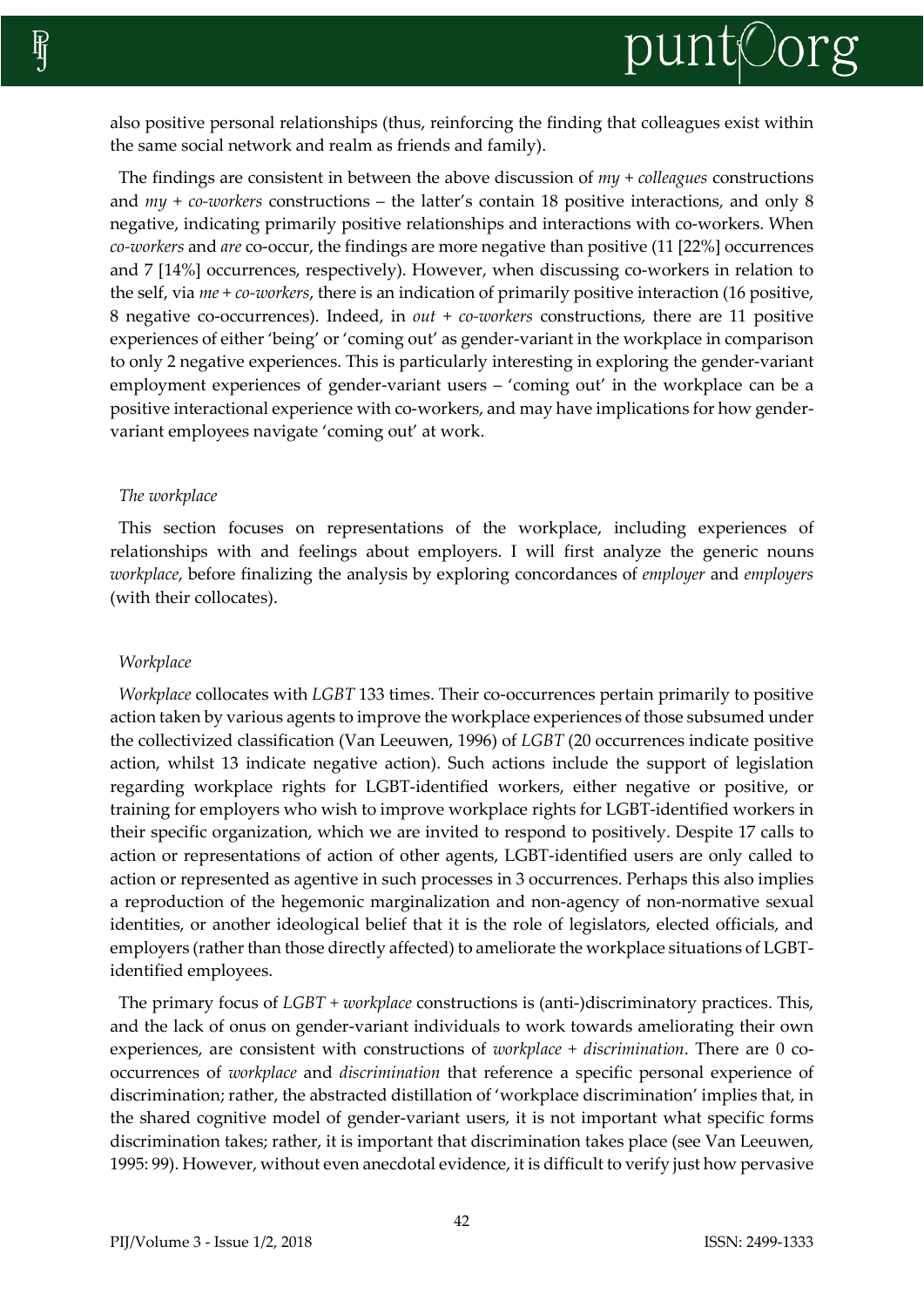

workplace discrimination is against 'transgender' and 'LGBT' employees. Indeed, in *trans + workplace* constructions, positive workplace interactions, outcomes, and policies are cited more often (21 occurrences) than discriminatory practices (12 occurrences).

Where personal experience of the *workplace* is cited, in constructions where *workplace* cooccurs with *my*, workplaces are represented as positive, and there is a near-equal representation of gender-variant employees' action and others'. Hence, gender-variant employees are represented as agentive in personal workplace experience, but not in abstracted and genericized experiences of the workplace. This may constitute a particularly important finding in research on gender-variant experiences of the workplace: that gender-variant individuals can play a role in ameliorating their personal experience of employment, though they maintain a cognitive understanding of abstracted amelioration of workplace experiences as the domain of employers, legislators, and policy makers. There might also be some confusion as to the general abstracted needs of gender-variant individuals when compared with the needs of the larger collectivization *LGBT*: *workplace + equality* constructions more often than not collectivize gender-variant individuals within larger categories (29 [58%] occurrences of collectivization, mostly with LGBT; 8 [16%] occurrences of reference to trans-specific 'workplace equality'). This pattern is replicated in *rights + workplace* constructions (33 occurrences group gender-variant people with others, and only 11 refer specifically to gendervariant workplace rights). Hence, the positive personal and individual representations of workplace may be dependent on employees' ability to either explicitly or implicitly state their individual needs, whereas when workplace equality and rights are abstracted (such as at the level of legislation, or workplace policy), the needs of individuals are not as closely accommodated, leading to negative workplace experiences and outcomes. The implications are manifold: primarily, though, this may imply that gender-variant workplace experiences will be more positive if gender-variant employees take charge of their individual needs in the workplace, rather than awaiting policy change from above.

#### *Employer/s*

As with most other constructions, where the subjective possessive pronoun *my* co-occurs with a keyword, the resulting random concordances are primarily denotive of personal experience. However, unlike co-worker and colleague relations, personal narratives about the relationships and interactions between users and *employer/s* are more negative (10 occurrences – *employers*; 20 - *employer*) than positive (6 occurrences – *employers*; 12 - *employer*). Negative workplace outcomes, such as job loss, are attributed to employers' responses to gender identity and transition – without evidence (as in Budge *et al*. [2010]). Whilst some outcomes might denote or imply bad management practice, there is no way of verifying the claims in this dataset that negative workplace outcomes are the result of anti-transgender discrimination. However, it is accurate to state that gender-variant employees assume their gender identity is the root cause of negative workplace outcomes, and might be inferred that gender-variant users are engaging in the reproduction of hegemonic gender-variant marginalization.

The concept of discrimination is also present in co-occurrences of *can* + *employers*, which primarily pertain to the discussion on whether or not genericized employers can discriminate against non-heterosexual or gender-variant employees on religious grounds. There is the implication of opposition between religious organizations and LGBT-identified individuals, which constitutes the creation of in- and out-groups. This may be a factor in some of the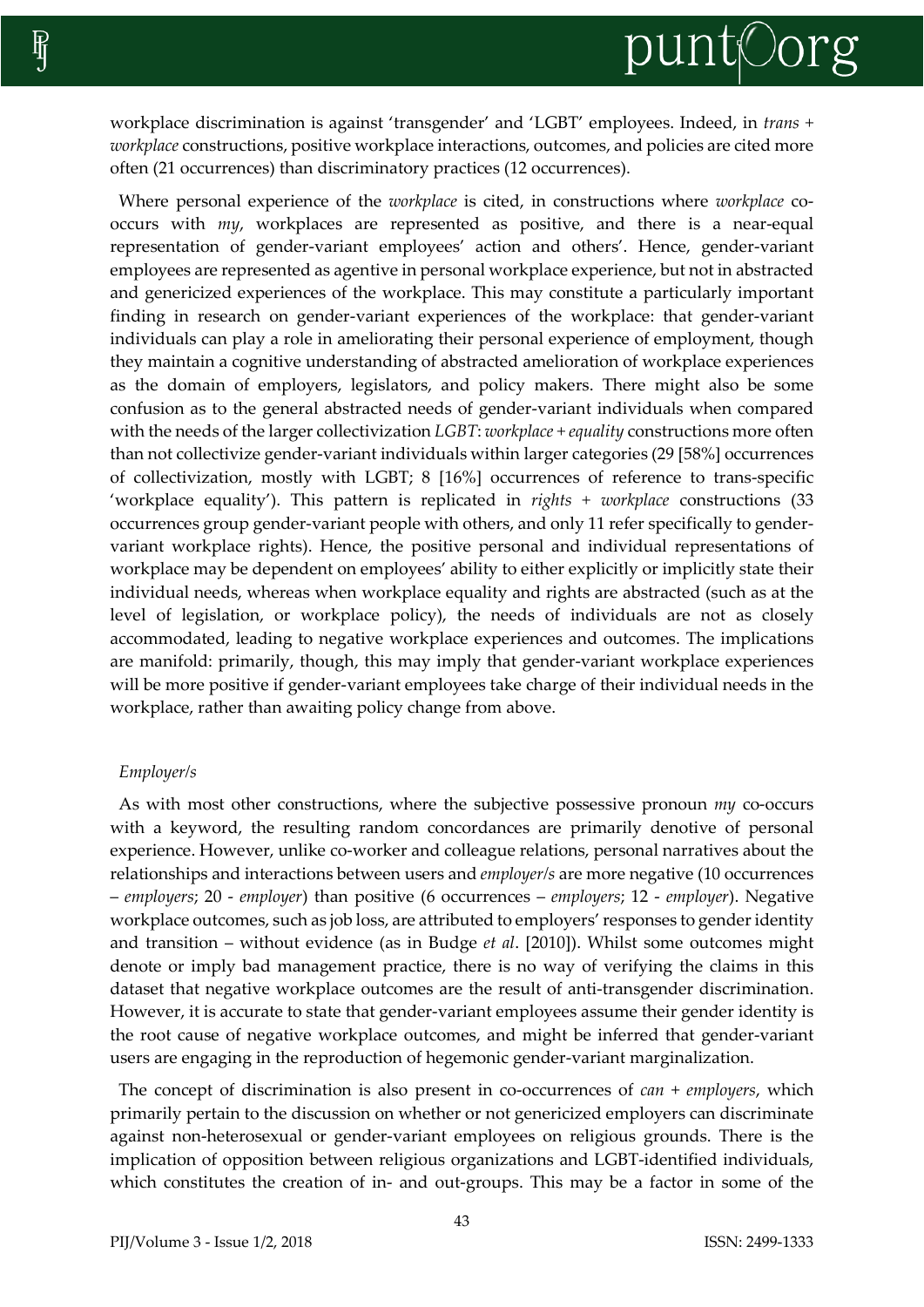

negative feelings gender-variant employees in the workplace – potential avenues for future research include exploring the effect of differences in the political and religious ideologies of employers on the gender-variant employment experience. When *can* + *employers* cooccurrences refers to positive action, it also refers to a change in existing practice; conversely, when *can* + *employers* refers to negative action, it also refers to a continuation of existing practice. This is reflective of the cognitive organization of employment experience on the part of gender-variant users insofar as it reflects their understanding of existing practice in employment as being discriminatory – having long-standing, or stable, beliefs about practices constitutes an ideology and may lead to expectations of negative or discriminatory action in the workplace, contributing to negative affects (see Irving, 2017) and an adversarial stance against legislators/policymakers/employers.

The positive circumstance of change is also reflected in *trans + employers* and *people + employers*; specifically, there is a reference to encouragement/legislative force for positive action from employers to accommodate gender-variant and other LGBT-identified employees. Again, this reflects a cognitive organization of employment: as earlier there was an implied hierarchy between employers and employees, so too is there an implied hierarchy between legislators and employers. That is, legislators have the power to force employers/organizations into positive action. Whilst legislators are mainly represented positively in movements towards workplace equality in *people + employers* and *trans + employers* constructions, *employers + are* cooccurrences represent employers as "doing bad", or engaging in negative practices – especially with reference to 'shabby' treatment of employees, questionable practices on religious grounds, and ethically dubious financial practices. Of course, such evaluations of bad practice are ideologically loaded and politically biased, which indicates that political affiliation or ideology may contribute to the evaluation of workplace experience as either positive or negative. This is reflected in *be + employers* constructions, in which gender-variant individuals use deontic and epistemic modality to refer to what employers should or could be.

*Transgender + employers* co-occurrences also show where ideology and hegemony and society. Occurrences have near-equal positive (11) and negative connotations (9). Again, there are claims of rejection from employers due to gender-identity status without evidence – the references here are not to job loss, however, but to perpetual unemployment. Conversely, the positively connoted posts refer to the positivity of enforced policy/training. There is evidence here of intra-transgender variance in employment experiences; this may be a geopolitical issue, given that some users refer specifically to the Australian Workplace Equality Index (AWEI): positive and negative employment outcomes may be influenced by geographical and political factors.

The positive calls for gender-variant individuals agency in their own experiences, implied in *my + workplace* constructions are reproduced in *your* + *employer* co-occurrences (9 times). Such constructions confer agency to gender-variant individuals in workplace interactions, including in choosing whether or not to 'come out' and the notion that working for a specific employer is a conscious choice an individual makes (ergo, they can also choose not to work for that employer). *You* + *employer* further reinforces this, with users advising others to consider their own needs when deciding to work with an employer (e.g. healthcare), and whether those needs will continue to be fulfilled after the passing of specific legislation. Similarly, the action of gender-variant individuals is consistently referred to in *trans* + *employer* constructions (10 occurrences); however, this is specifically *in response to* the negative actions from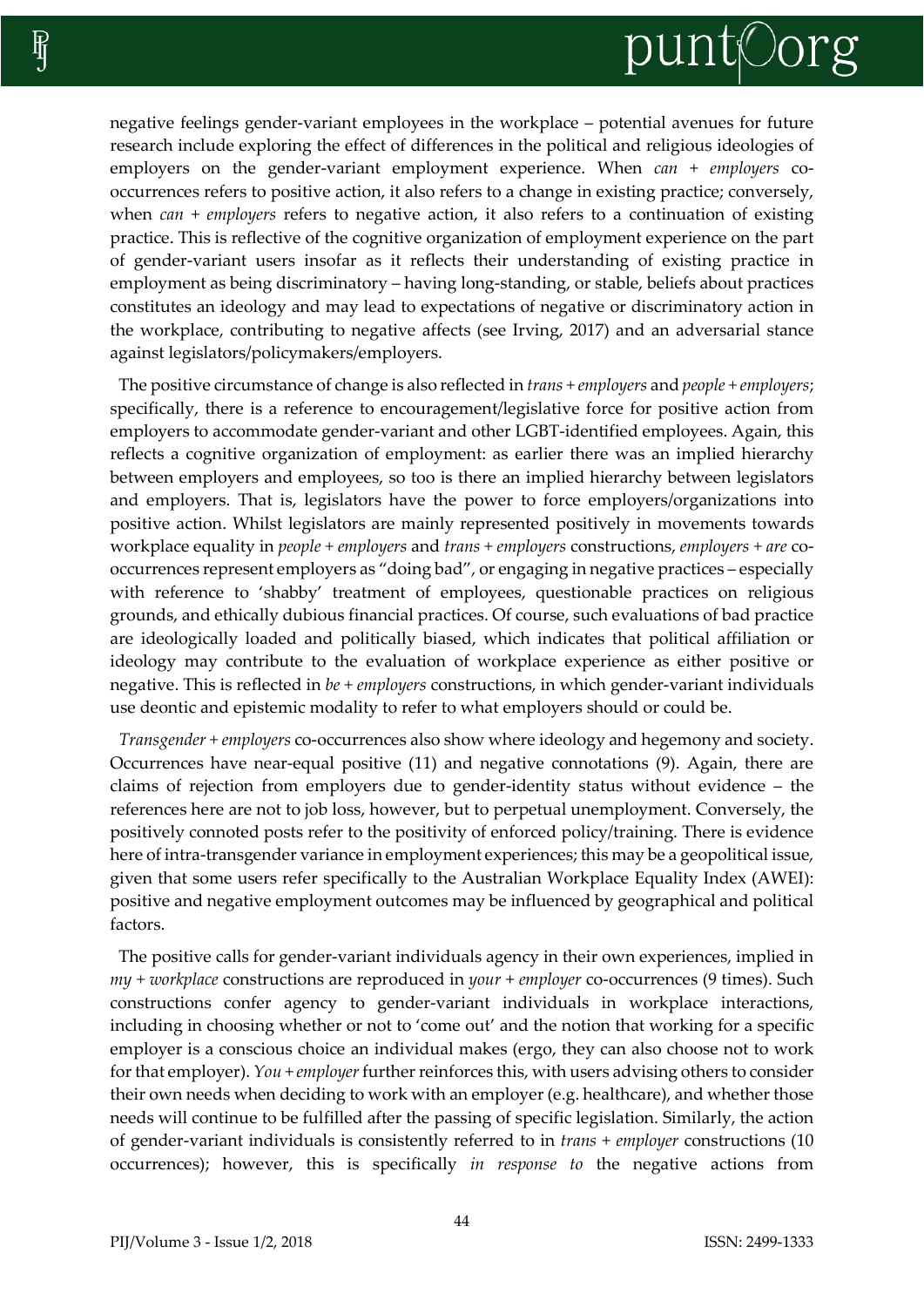

employers/institutions and primarily involve civil lawsuits. Interestingly, only two distinct cases are evident in the 10 occurrences: users retweet information about the case – potentially as a means of endorsing the action or raising consciousness of the issue. This has potential implications for self-report methods, insofar as it implies that gender-variant individuals are willing to use other individuals' narratives for consciousness-raising – this might be especially true of activist participants, who have an ideological agenda to propagate. The promotion of action by gender-variant individuals to either ameliorate or seek compensation for negative workplace experiences and outcomes, regardless of ideology, implies that there is room for collaboration in improving workplace experiences for gender-variant individuals, where necessary.

#### **Conclusion**

This contribution sought to provide a three-fold contribution to research on gender-variant employment experiences. Firstly, I aimed to demonstrate the contribution corpus-driven linguistic analysis can make to understanding how gender-variant individuals either perpetuate or challenge workplace marginalization. Secondly, I aimed to explore the validity and reliability of using such a method to explore gender-variant employment experiences. The final contribution I intended to make was to explore the logical and ethical implications of attributing responsibility to societally dominant agents (i.e. employers, organizations, legislators). I will reflect on the degree of success to which I achieved these contributions in reverse order.

I explored ideological bias and logical fallacies in the process of drawing conclusions from premises (i.e. data) in previous studies on gender-variant employment experiences and found that several conclusions were not entailed by the data. The primary issue I raised was the attribution of blame or responsibility to organizations, employers and policymakers on the basis of gender-variant employees'/candidates' feelings, as opposed to practical reality. Not only is this logically unsound, but it is also ethically dubious. Removing agency from gendervariant individuals in the amelioration of their workplace experiences reproduces the hegemony many of the studies sought to challenge, and attributing blame where there is none only perpetuates antagonistic behavior to (prospective) gender-variant employees. By using a data-driven, rather than interpretation-driven, approach to the analysis of gender-variant individuals' employment experiences, I have provided preliminary evidence for the dualism between positive practical reality and negative (often fearful) emotional states. I have also provided preliminary evidence that gender-variant employees represent workplaces positively when they have taken action to ameliorate their own position (e.g. by 'coming out'). A potential contribution of this study to the logical and ethical implications of research on gender-variant employment experiences is the implication that a collaborative approach to amelioration would be more beneficial to all parties.

Using similar methods in sampling and observation to the studies reviewed herein, I have explained how corpus-driven linguistic analysis mitigates some of the response biases of selfreport and snowball/self-select sampling, which constitute threats to the validity of research. By analyzing existing empirical data using a data-driven approach, it is possible to control for biases in the design of research instruments and researcher ideology (to some extent). A thorough consideration of the threats to validity inherent in the approach enabled me to determine that there are still issues of external validity and reliability, but that these were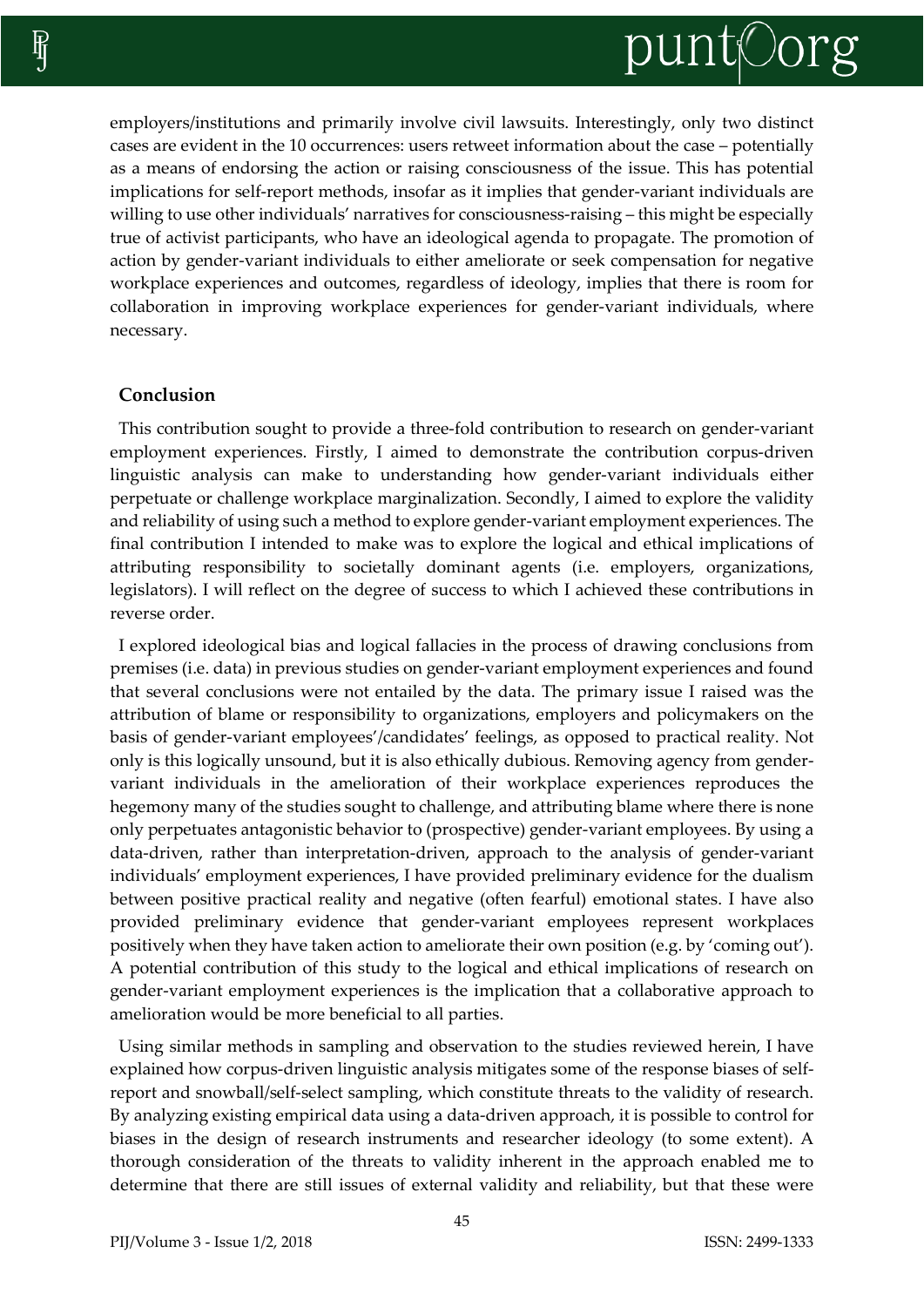mitigated somewhat by the methods: a corpus approach allows for a much more generalizable sample at least in terms of sample size – the sample of this study was within the range of the two averages of transmasculine and transfeminine population prevalence. Whilst this approach is by no means infallible, it constitutes a contribution to the field of research on gender-variant employment experiences insofar as it critiques and responds to previous studies in the area and their identified validity/reliability issues, providing implications for research practice. The results and discussion from the corpus-driven analysis also contribute to the research area, corroborating some results from previous studies, and providing potential explanations for some of the previous researchers' findings.

Not only has this contribution contributed to the scholarly discussion on ethics, logic, and research accuracy, but it has also contributed to the understanding of gender-variant employment experiences more generally. There is preliminary evidence that personal employment experiences are evaluated more positively than abstracted social practices. Additionally, the results point to the potential effects of identifiers (e.g. trans, transgender) on the positive or negative representation of experience. More specifically relevant to the intended contribution of identifying the role of gender-variant users' cognitive organization of workplace experiences in either perpetuating or challenging marginalization, I found preliminary evidence for consent to a hegemonic hierarchy in employment: employees are controlled and owned by employers, who are in turn controlled by legislators. There is also evidence of users' reproduction of the hegemonic marginalization of gender-variant people, representing themselves as largely non-agentive in workplace experiences, subject to the actions and agency of employers and institutions. Future research would consider certain variables further, including differences between gender-similar use-groups. Similarly, further research would explore deeper the relationships constructed and represented between social actors and their role in the cognitive organization of employment experience. Corpus-driven cognitive linguistics has many more potential applications for the research area.

# **Keywords**

gender variant; corpus linguistics; Twitter; employment; sociocognitive discourse studies.

# **Reference list**

Baker, P. (2014) *Using Corpora to Analyze Gender*, London: Bloomsbury.

- Baker, P., Gabrielatos, C., KhosraviNik, M., Krzyżanowski, M., McEnery, T. and Wodak, R. (2008) "A Useful Methodological Synergy? Combining Critical Discourse Analysis and Corpus Linguistics to Examine Discourses of Refugees and Asylum Seekers in the UK Press", *Discourse & Society*, 19 (3): 273-306.
- Bell, M.P., Özbilgin, M.F., Beauregard, T.A. and Sürgevil, O. (2011) "Voice, Silence, and Diversity in 21<sup>st</sup> Century Organizations: Strategies for Inclusion of Gay, Lesbian, Bisexual, and Transgender Employees", *Human Resource Management*, 50 (1): 131-146.
- Bethlehem, J.G. (2010) "Selection Bias in Web Surveys", *International Statistical Review*, 78 (2): 161-188.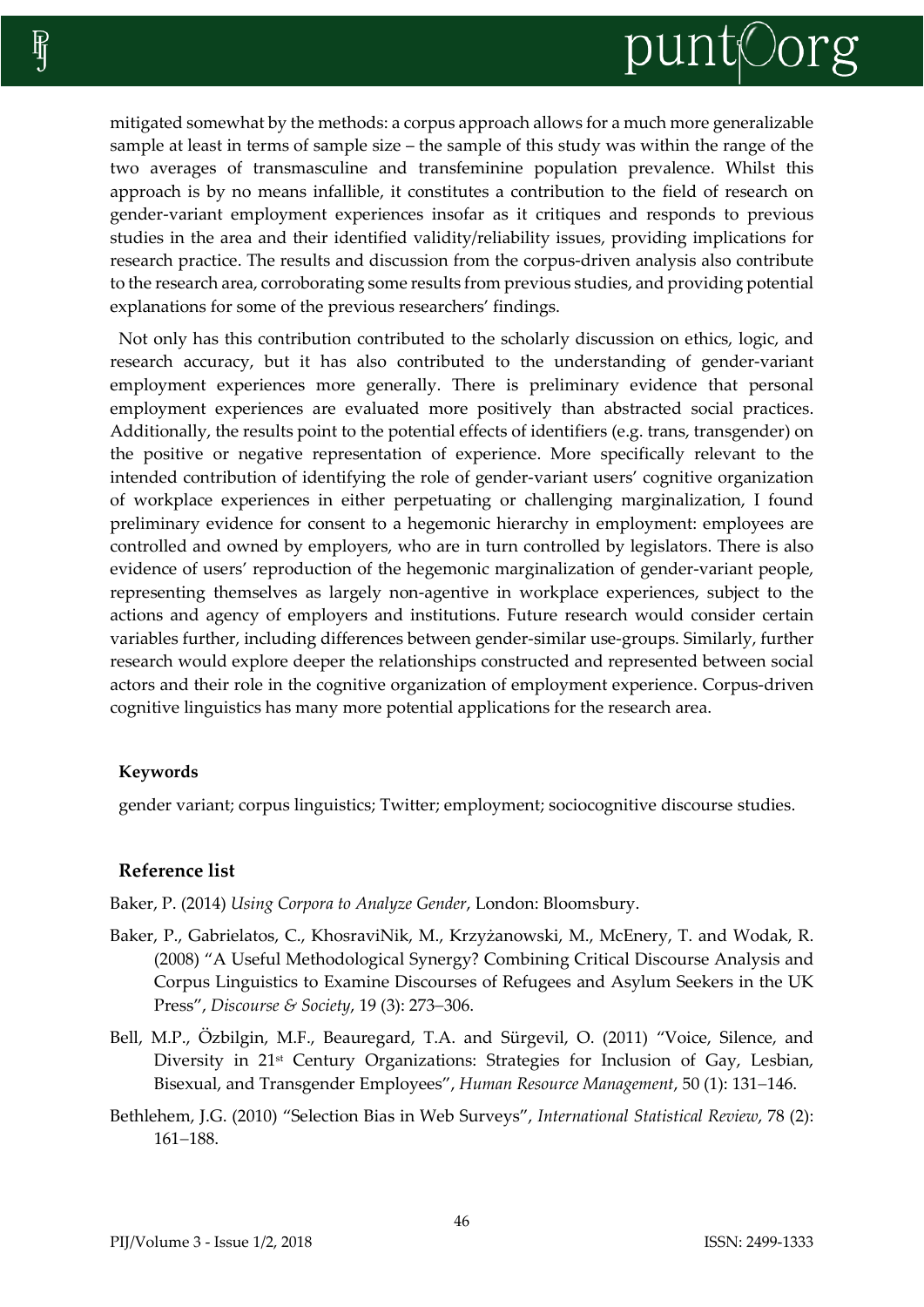

- Biernacki, P., Waldorf, D. (1981) "Snowball Sampling: Problems and Techniques of Chain Referral Sampling", *Sociological Methods & Research*, 10 (2): 141–163.
- Brewster, M.E., Velez, B., DeBlaere, C. and Moradi, B. (2012) "Transgender Individuals' Workplace Experiences: The Applicability of Sexual Minority Measures and Models", *Journal of Counseling Psychology*, 59 (1): 60–70.
- Brewster, M.E., Velez, B.L., Mennicke, A. and Tebbe, E. (2014) "Voices from Beyond: A Thematic Content Analysis of Transgender Employees' Workplace Experiences", Psychology of Sexual Orientation and Gender Diversity, 1 (2): 159–169.
- Budge, S.L., Tebbe, E.N., Howard, K.A.S. (2010) "The Work Experiences of Transgender Individuals: Negotiating the Transition and Career Decision-Making Processes", *Journal*  of Counseling Psychology, 57 (4): 377-393.
- Cheng, J. (1996) "The Fundamental Role of Entailment in Knowledge Representation and Reasoning", *Journal of Computing and Information*, 2(1): 853–873.
- Danieli, A., Woodhams, C. (2005) "Emancipatory Research Methodology and Disability: A Critique", *International Journal of Social Research Methodology*, 8 (4): 281–296.
- Davis, D. (2009) "Transgender Issues in the Workplace: HRD's Newest Challenge/Opportunity", *Advances in Developing Human Resources*, 11 (1): 109-120.
- De Cuypere, G., van Hemelrijck, M., Michel, A., Carael, B., Heylens, G., Rubens, R., Hoebeke, P. and Monstrey, S. (2007) "Prevalence and Demography of Transsexualism in Belgium", *European Psychiatry*, 22 (3): 137-141.
- Dietert, M., Dentice, D. (2009) "Gender Identity Issues and Workplace Discrimination: The Transgender Experience", *Journal of Workplace Rights*, 14 (1): 121-140.
- Dietert, M., Dentice, D. (2015) "The Transgender Military Experience: Their Battle for Workplace Rights", *Journal of Workplace Rights*, 5 (2): 1–12.
- Dispenza, F., Watson, L.B., Chung, Y.B. and Brack, G. (2012) "Experience of Career-Related Discrimination for Female-To-Male Transgender Persons: A Qualitative Study", *The Career Development Quarterly*, 60 (1): 65-81.
- Donaldson, S.I., Grant-Vallone, E.J. (2002) "Understanding Self-Report Bias in Organizational Behaviour Research", *Journal of Business and Psychology*, 17 (2): 245-260.
- Dunson III, M. (2001) "Sex, Gender, and Transgender: The Present and Future of Employment Discrimination Law", *Berkeley Journal of Employment & Labor Law*, 22 (2): 465–506.
- Gabrielatos, C., Baker, P. (2008) **"**Fleeing, Sneaking, Flooding: A Corpus Analysis of Discursive Constructions of Refugees and Asylum Seekers in the UK Press, 1996–2005", *Journal of English Linguistics*, 36 (1): 5–38.
- Göçmen, İ., Yılmaz, V. (2016) "Exploring Perceived Discrimination among LGBT Individuals in Turkey in Education, Employment, and Health Care: Results of an Online Survey", *Journal of Homosexuality*, 64 (8): 1052-1068.
- Golafshani, N. (2003) "Understanding Reliability and Validity in Qualitative Research", *The Qualitative Report, 8 (4): 597–606.*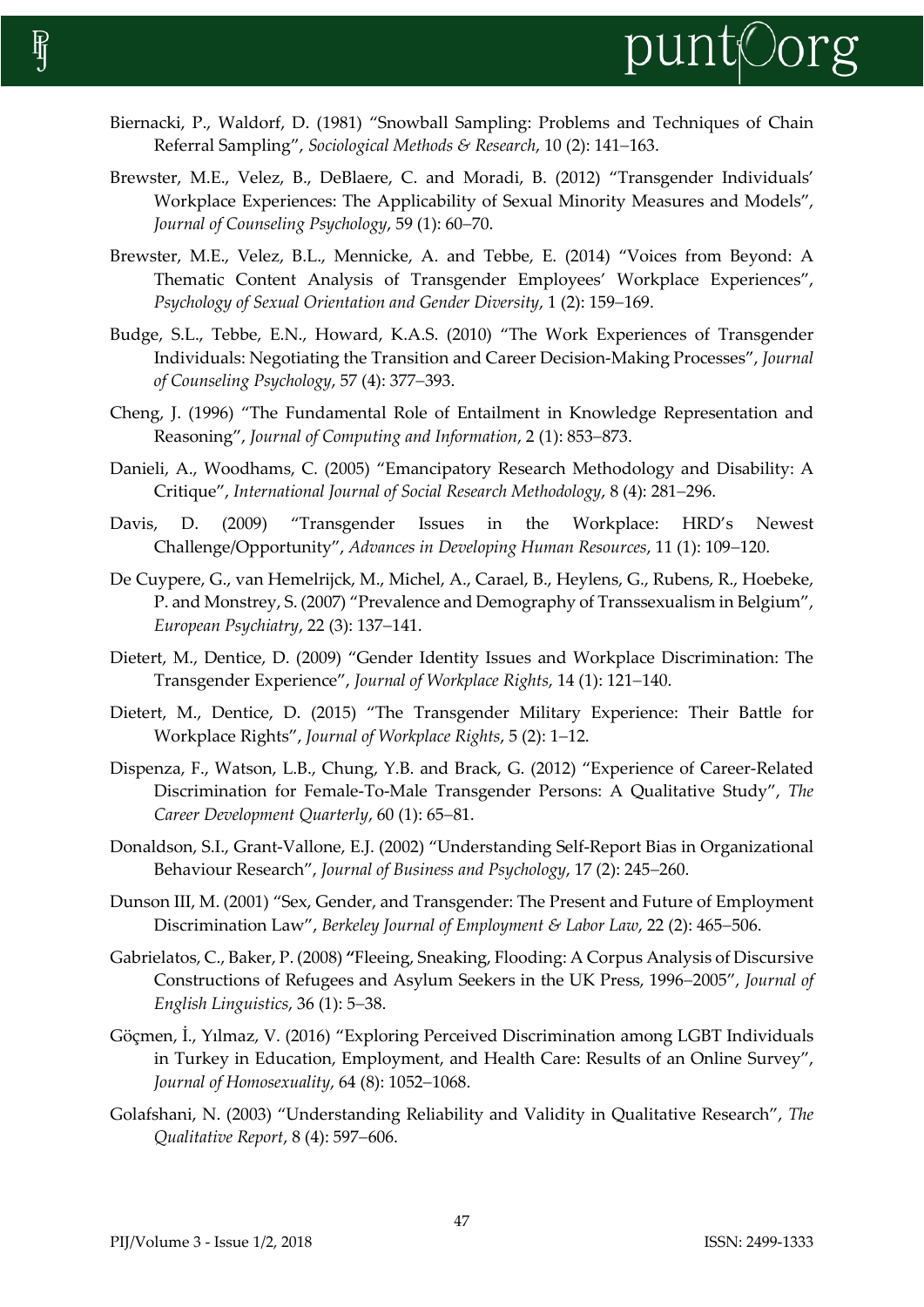

- Grant, J.M., Mottet, L.A., Tanis, J., Harrison, J., Herman, J.L. and Keisling, M. (2011) *Injustice at Every Turn: A Report of the National Transgender Discrimination Survey*, Washington, DC: National Center for Transgender and National Gay and Lesbian Task Force.
- Hardaker, C., McGlashan, M. (2016) ""Real Men Don't Hate Women": Twitter Rape Threats and Group Identity", *Journal of Pragmatics*, 91: 80-93.
- Irving, D. (2017) "Gender Transition and Job In/Security: Trans\* Un/Der/Employment Experiences and Labour Anxieties in Post-Fordist Society", Atlantis, 38 (1): 168-178.
- James, S.E., Herman, J.L., Rankin, S., Keisling, M., Mottet, L. and Anafi, M. (2016) *The Report of the 2015 U.S. Transgender Survey*, Washington, DC: National Center for Transgender Equality.
- Khamis, S., Ang, L., Welling, R. (2017) "Self-Branding,'Micro-Celebrity'and the Rise of Social Media Influencers", Celebrity Studies, 8 (2): 191-208.
- Lakoff, G. (1987) *Women, Fire, and Dangerous Things*, Chicago, IL: University of Chicago Press.
- Lather, P. (1986) "Issues of Validity in Openly Ideological Research: Between a Rock and a Soft Place", *Interchange*, 17 (4): 63-84.
- Lavrakas, P.J. (2008) *Encyclopedia of Survey Research Methods*, London: SAGE.
- Law, C., Martinez, L.R., Ruggs, E.N., Hebl, M. and Akers, E. (2011) "Trans-Parency in the Workplace: How the Experiences of Transsexual Employees Can Be Improved", *Journal of Vocational Behavior, 79 (3): 710-723.*
- Lemon, M.C. (2003) *Philosophy of History: A Guide for Students*, London: Routledge.
- Leskovec, J. and Krevl, A. (2014) *SNAP Datasets: Stanford Large Network Dataset Collection*. Available online at http://snap.stanford.edu/data (last accessed: January 16, 2018).
- McEnery, T. and Hardie, A. (2012) *Corpus Linguistics: Method, Theory and Practice*, Cambridge: Cambridge University Press.
- Mizock, L., Mueser, K. T. (2014) "Employment, Mental Health, Internalized Stigma, and Coping with Transphobia among Transgender Individuals", *Psychology of Sexual Orientation and Gender Diversity*, 1 (2): 146-158.
- Mizock, L., Woodrum, T.D., Riley, G., Sotilleo, E.A., Yuen, N. and Ormerod, A.J. (2017) "Coping with Transphobia in Employment: Strategies Used by Transgender and Gender-Diverse People in the United States", *International Journal of Transgenderism*, 18  $(3)$ : 282-294.
- Nadal, K.L., Davidoff, K.C., Fujii-Doe, W. (2014) "Transgender Women and the Sex Work Industry: Roots in Systemic, Institutional, and Interpersonal Discrimination", *Journal of Trauma & Dissociation*, 15 (2): 169-183.
- Office for National Statistics (2016) *Overview of the UK Population: February 2016*. Available online at a state of the state of the state of the state of the state of the state of the state of the state o https://www.ons.gov.uk/peoplepopulationandcommunity/populationandmigration/po pulationestimates/articles/overviewoftheukpopulation/february2016 (last accessed: January 16, 2018).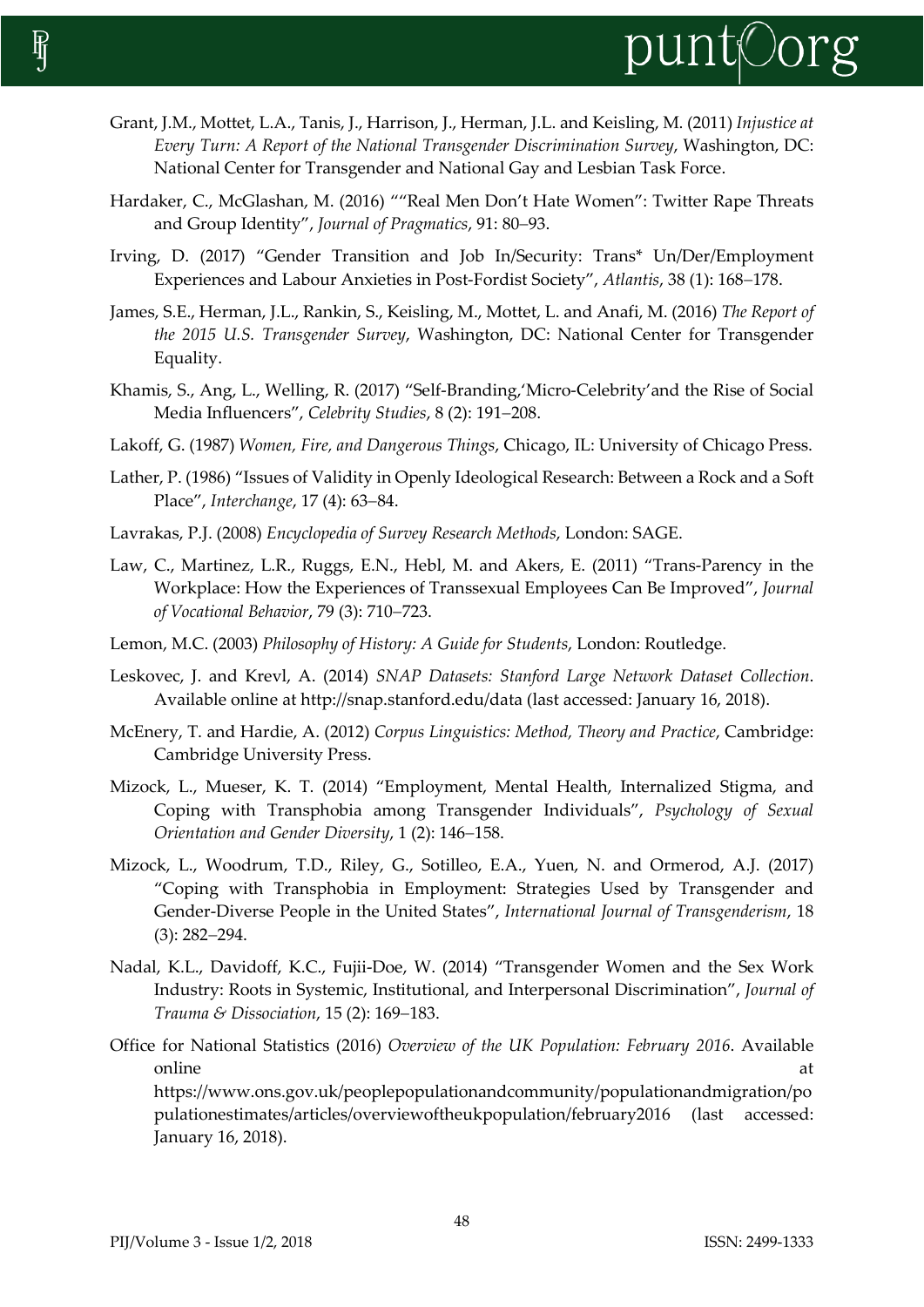

- Overton, J., van Diermen, P. (2014) "Quantitative Research", In *Development Field Work: A Practical Guide*, R. Scheyvens (ed.), pp. 39-58, London: SAGE.
- Ozturk, M.B., Tatli, A. (2016), "Gender Identity Inclusion in the Workplace: Broadening Diversity Management Research and Practice through the Case of Transgender Employees in the UK", *The International Journal of Human Resource Management*, 27 (8): 781-802.
- Paulhus, D.L., Vazire, S. (2007) "The Self-Report Method", In *Handbook of Research Method in*  Personality Psychology, R.W. Robins, R.C. Fraley and R.F. Krueger (eds), pp. 224-239, New York, NY: Guilford.
- Rayson, P., Garside, R. (2000) **"**Comparing Corpora Using Frequency Profiling", In *Proceedings of the Workshop on Comparing Corpora, held in conjunction with the 38th annual meeting of the Association for Computational Linguistics (ACL 2000)*, Hong Kong, Japan, October 1–8.
- Richman, W., Kiesler, S., Weisband, S. and Drasgow, F. (1999) "A Meta-Analytic Study of Social Desirability Distortion in Computer-Administered Questionnaires, Traditional Questionnaires, and Interviews", *Journal of Applied Psychology*, 84 (5): 754–775.
- Schilt, K., Connell, C. (2007), "Do Workplace Gender Transitions Make Gender Trouble?", *Gender, Work & Organization, 14 (6): 596-618.*
- Spector, P.E. (1994) "Using Self-Report Questionnaires in OB Research: A Comment on the Use of a Controversial Method", *Journal of Organizational Behavior*, 15 (5): 385–392.
- Statista (2018) *Number of Monthly Active Twitter Users Worldwide from 1st Quarter 2010 to 3rd Quarter 2017 (in Millions)*. Available online at https://www.statista.com/statistics/282087/number-of-monthly-active-twitter-users/ (last accessed: January 16, 2018).
- Tognini-Bonelli, E. (2001) *Corpus Linguistics at Work*, Amsterdam: John Benjamins Publishing Company.
- United States Census Bureau (2017) *National Population Totals and Components of Change: Data*. Available online at https://www.census.gov/data/datasets/2017/demo/popest/nationtotal.html (last accessed: January 16, 2018).
- van Dijk, T.A. (2009) **"**Critical Discourse Studies: A Sociocognitive Approach", In *Methods for Critical Discourse Analysis* (2<sup>nd</sup> edn.), R. Wodak and M. Meyer (eds), pp. 62–86, London: SAGE.
- van Dijk, T.A. (2015) "Critical Discourse Studies: A Sociocognitive Approach", In *Methods for Critical Discourse Analysis* (3<sup>rd</sup> edn.), R. Wodak and M. Meyer (eds), pp. 62–85, London: SAGE.
- van Dijk, T.A. (2017) "Socio-Cognitive Discourse Studies", In *The Routledge Handbook of Critical Discourse Studies*, J. Flowerdew (ed.), pp. 26–43, Abingdon: Routledge.
- van Leeuwen, T. (1995) "Representing Social Action", *Discourse & Society*, 6 (1): 81–106.
- van Leeuwen, T. (1996) "The Representation of Social Actors", In *Texts and Practices: Readings in Critical Discourse Analysis, C.R. Caldas-Coulthard and M. Coulthard (eds), pp. 32-70,* Abingdon: Routledge.